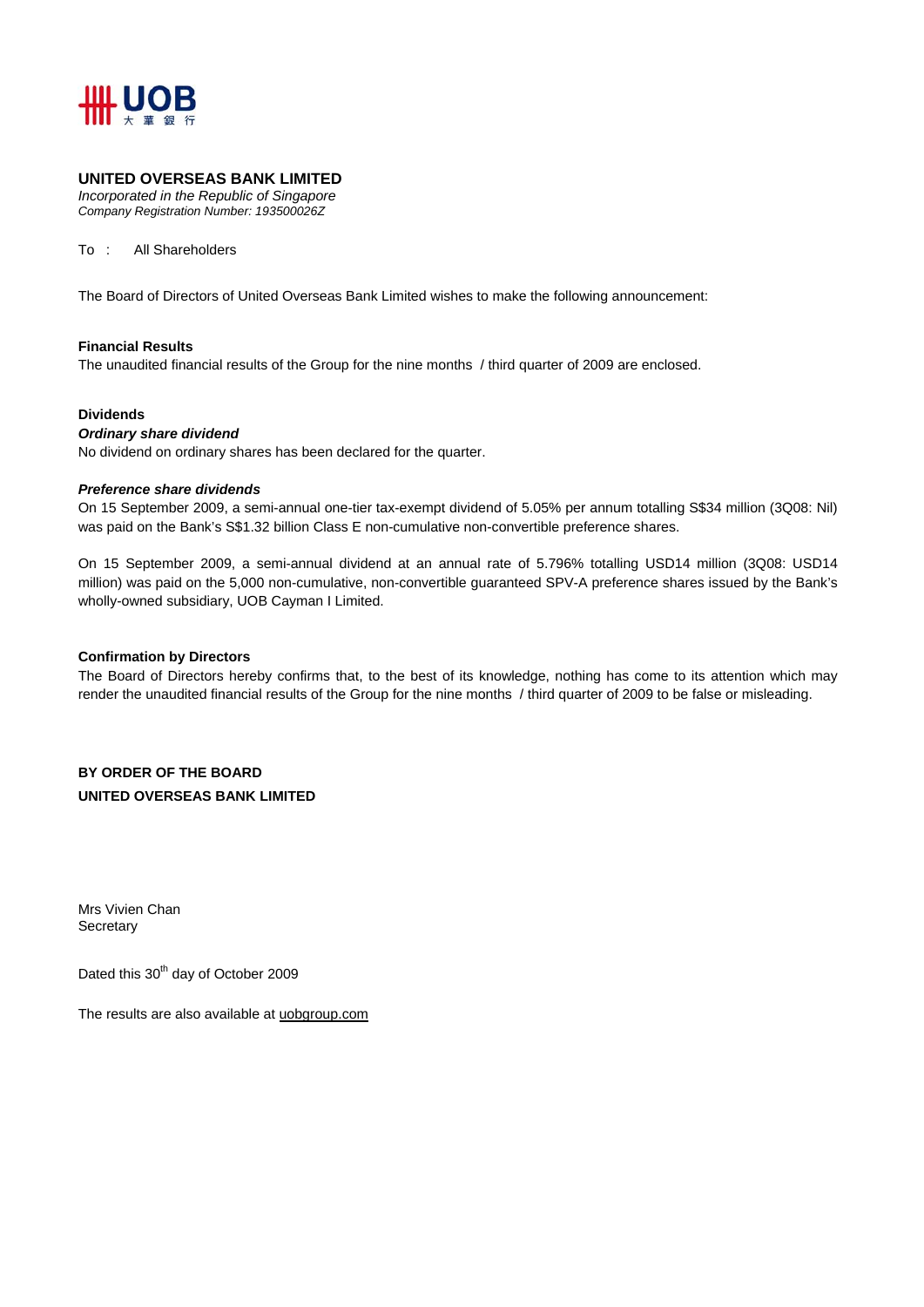

Incorporated in the Republic of Singapore Company Registration Number: 193500026Z

## **Group Financial Report for the Nine Months / Third Quarter 2009**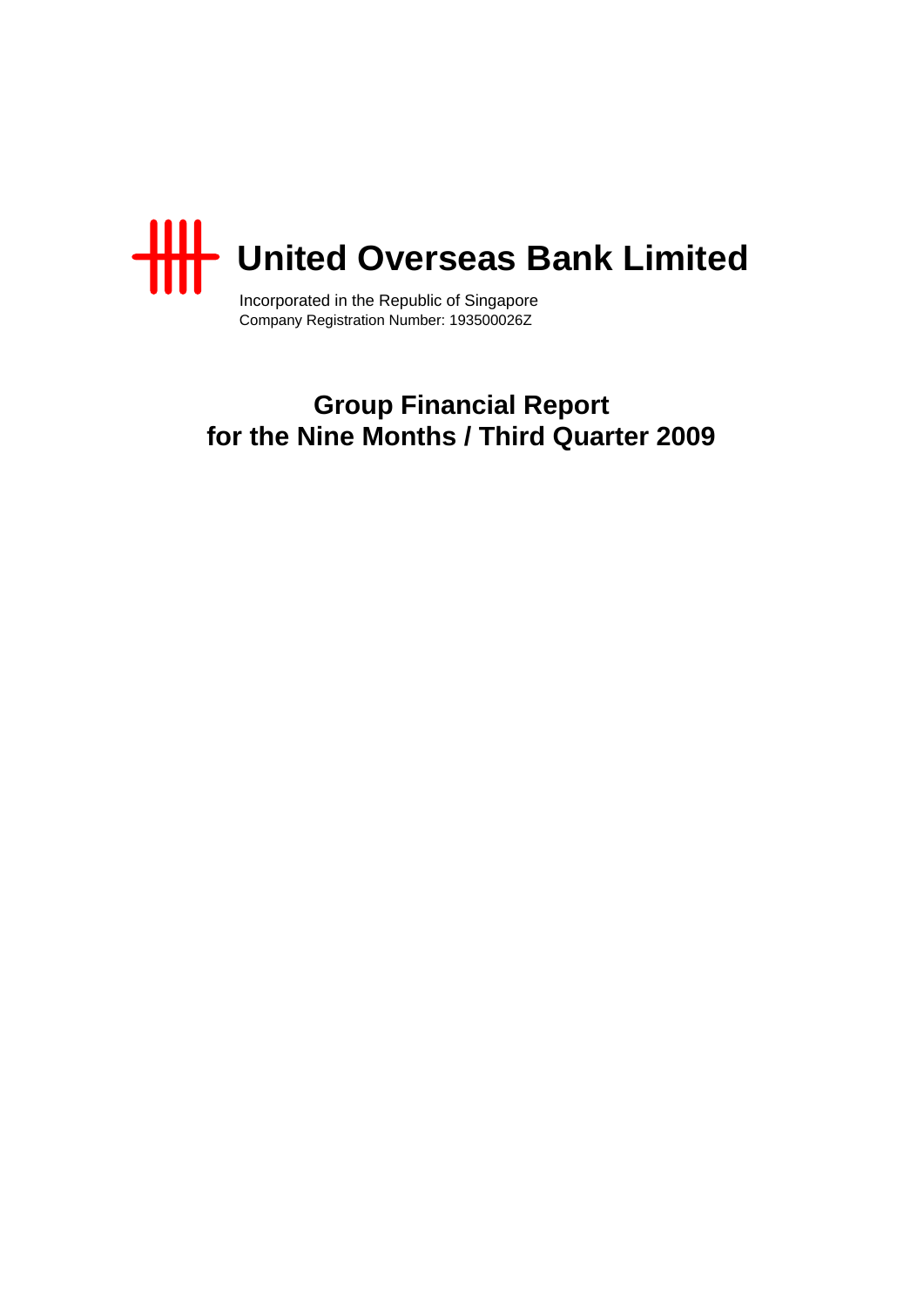# **UOB**

## **Contents**

## **Page**

- 2 Financial Highlights
- 4 Performance Review
- 6 Net Interest Income
- 8 Non-Interest Income
- 9 Operating Expenses
- 10 Impairment Charges
- 11 Customer Loans
- 12 Customer Deposits
- 12 Debts Issued
- 13 Shareholders' Equity
- 13 Changes in Issued Shares of the Bank
- 14 Non-Performing Assets
- 16 Performance by Operating Segment
- 18 Performance by Geographical Segment
- 19 Capital Adequacy Ratios

## **Appendix**

- 1 Consolidated Profit and Loss Account
- 2 Consolidated Statement of Total Comprehensive Income
- 3 Consolidated Balance Sheet
- 4 Consolidated Statement of Changes in Equity
- 5 Consolidated Cash Flow Statement
- 6 Balance Sheet of the Bank
- 7 Statement of Changes in Equity of the Bank
- 8 Investment Securities

#### **Notes:**

- 1 The financial statements are presented in Singapore dollars.
- 2 Certain comparative figures have been restated to conform with the current period's presentation.
- 3 Certain figures in this report may not add up to the respective totals due to rounding.
- 4 Amounts less than \$500,000 in absolute term are shown as "0".
- "NM" denotes not meaningful.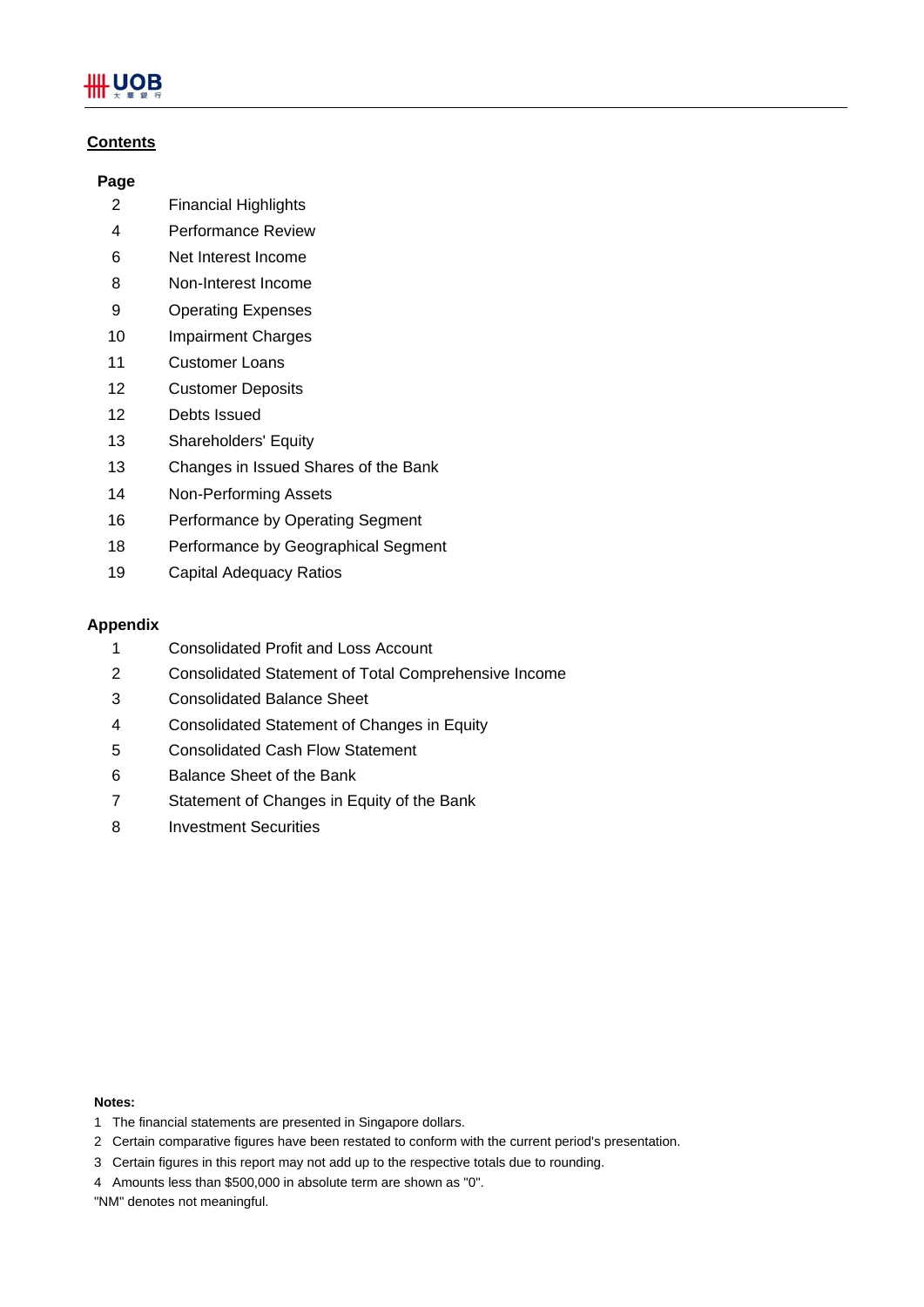# **##UOB**

### **Financial Highlights**

|                                                    | 9M09  | 9M08  | $+$ /(-)         | 3Q09           | 2Q09  | $+/(-)$         | 3Q08  | $+$ /(-)         |
|----------------------------------------------------|-------|-------|------------------|----------------|-------|-----------------|-------|------------------|
|                                                    |       |       | $\%$             |                |       | $\%$            |       | $\%$             |
| Profit and loss summary (\$m)                      |       |       |                  |                |       |                 |       |                  |
| Net interest income                                | 2,782 | 2,618 | 6.3              | 925            | 908   | 2.0             | 893   | 3.6              |
| Non-interest income                                | 1,381 | 1,284 | 7.6              | 396            | 551   | (28.0)          | 319   | 24.1             |
| Total income                                       | 4,163 | 3,902 | 6.7              | 1,322          | 1,458 | (9.4)           | 1,213 | 9.0              |
| Less: Total expenses                               | 1,521 | 1,518 | 0.2              | 510            | 520   | (2.0)           | 504   | 1.2              |
| Operating profit                                   | 2,643 | 2,384 | 10.9             | 812            | 938   | (13.4)          | 709   | 14.6             |
| Less: Amortisation/impairment charges              | 1,085 | 435   | 149.3            | 237            | 467   | (49.2)          | 161   | 47.9             |
| Add: Share of profit of associates                 | 87    | 89    | (1.7)            | 46             | 32    | 44.5            | 32    | 40.7             |
| Less: Tax and minority interests                   | 265   | 432   | (38.6)           | 120            | 32    | 277.0           | 105   | 13.5             |
| Net profit after tax <sup>1</sup>                  | 1,380 | 1,605 | (14.0)           | 500            | 470   | 6.3             | 475   | 5.3              |
|                                                    |       |       |                  |                |       |                 |       |                  |
| <b>Financial indicators</b>                        |       |       |                  |                |       |                 |       |                  |
| Non-interest income/Total income (%)               | 33.2  | 32.9  | 0.3% pt          | 30.0           | 37.8  | $(7.8)%$ pt     | 26.3  | 3.7% pt          |
| Overseas profit contribution (%)                   | 36.0  | 26.3  | 9.7% pt          | 32.3           | 44.0  | $(11.7)$ % pt   | 27.9  | 4.4% pt          |
| Earnings per ordinary share $(\$)$ <sup>2, 3</sup> |       |       |                  |                |       |                 |       |                  |
| <b>Basic</b>                                       | 1.15  | 1.39  | (17.3)           | 1.26           | 1.18  | 6.8             | 1.23  | 2.4              |
| <b>Diluted</b>                                     | 1.15  | 1.39  | (17.3)           | 1.25           | 1.18  | 5.9             | 1.23  | 1.6              |
| Return on average ordinary                         |       |       |                  |                |       |                 |       |                  |
| shareholders' equity $(%)^{2,3}$                   | 11.8  | 13.1  | $(1.3)$ % pt     | 12.0           | 12.1  | $(0.1)$ % pt    | 11.9  | 0.1% pt          |
| Return on average total assets $(\%)$ <sup>3</sup> | 1.03  | 1.18  | $(0.15)$ % pt    | 1.13           | 1.06  | 0.07% pt        | 1.04  | 0.09% pt         |
| Net interest margin $(%)$ <sup>3</sup>             | 2.38  | 2.21  | 0.17% pt         | 2.39           | 2.35  | $0.04%$ pt      | 2.21  | 0.18% pt         |
| Expense/Income ratio (%)                           | 36.5  | 38.9  | $(2.4)$ % pt     | 38.6           | 35.7  | 2.9% pt         | 41.6  | $(3.0)$ % pt     |
| Loan charge off rate (bp) 3                        |       |       |                  |                |       |                 |       |                  |
| Exclude collective impairment                      | 63    | 19    | 44 <sub>bp</sub> | 63             | 60    | 3 <sub>bp</sub> | 27    | 36bp             |
| Include collective impairment                      | 88    | 37    | 51bp             | 90             | 90    |                 | 41    | 49 <sub>bp</sub> |
| Net dividend per ordinary share $(\phi)$           |       |       |                  |                |       |                 |       |                  |
| Interim                                            | 20.0  | 20.0  | ٠                | $\blacksquare$ | 20.0  | (100.0)         |       |                  |

#### **Notes:**

1 Refer to profit attributable to equity holders of the Bank.

2 Calculated based on profit attributable to equity holders of the Bank net of preference share dividends.

3 Computed on an annualised basis.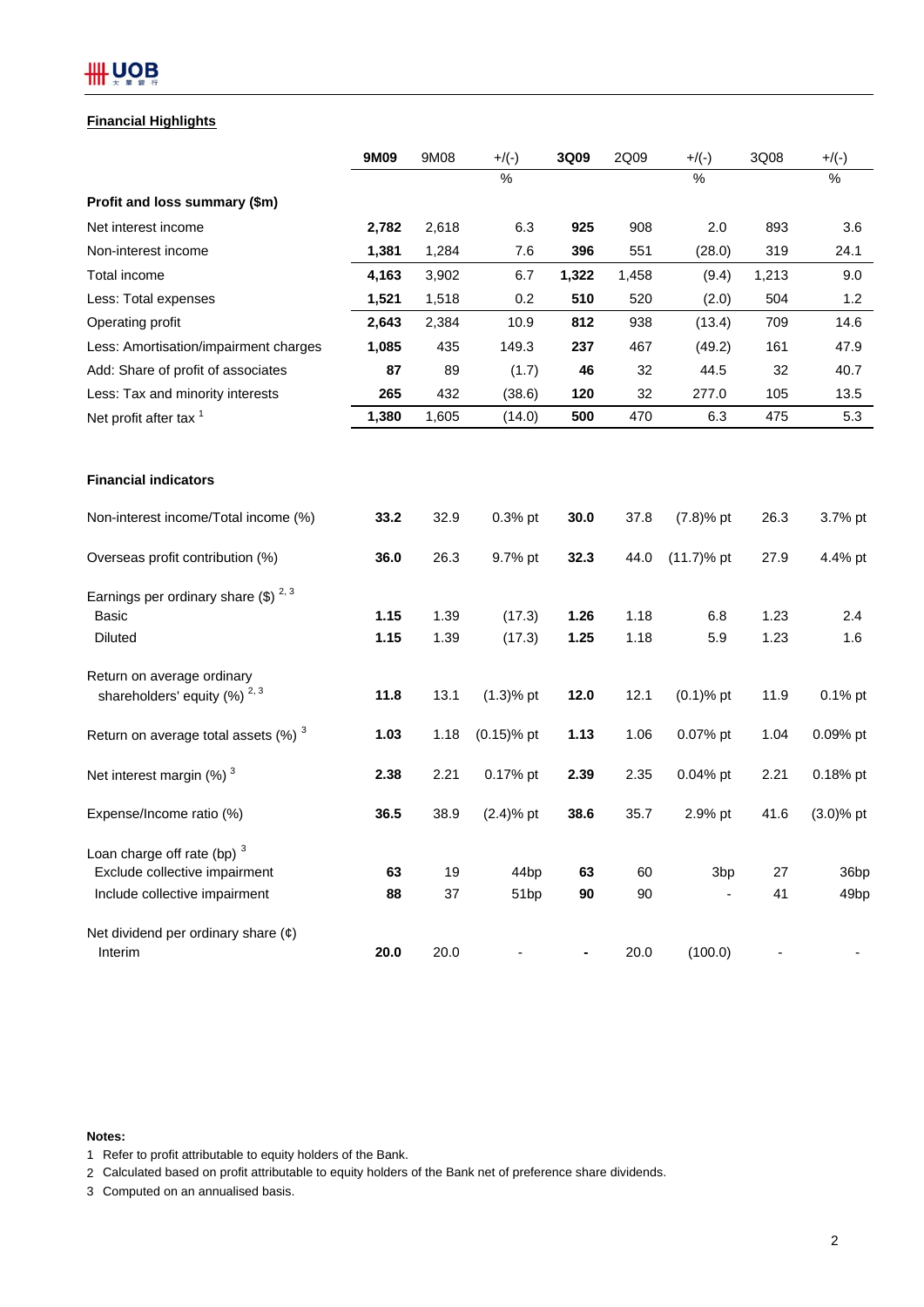# **HHUOB**

## **Financial Highlights** *(cont'd)*

|                                                     | Sep-09  | Jun-09  | $+$ /(-)   | Sep-08  | $+$ /(-)     |
|-----------------------------------------------------|---------|---------|------------|---------|--------------|
|                                                     |         |         | %          |         | %            |
| <b>Financial indicators</b>                         |         |         |            |         |              |
| Customer loans (net) (\$m)                          | 98,337  | 97,781  | 0.6        | 100,433 | (2.1)        |
| Customer deposits (\$m)                             | 116,462 | 116,989 | (0.5)      | 113,123 | 3.0          |
| Loans/Deposits ratio $(%)1$                         | 84.4    | 83.6    | $0.8\%$ pt | 88.8    | $(4.4)$ % pt |
| NPL ratio $(%)2$                                    | 2.4     | 2.4     |            | 1.5     | 0.9% pt      |
| Total assets (\$m)                                  | 176,022 | 177,473 | (0.8)      | 181,436 | (3.0)        |
| Shareholders' equity $(\text{$m$})^3$               | 18,215  | 17,431  | 4.5        | 17,155  | 6.2          |
| Net asset value ("NAV") per ordinary share $(\$)^4$ | 10.67   | 10.14   | 5.2        | 9.96    | 7.1          |
| Revalued NAV per ordinary share $(\text{$\$})^4$    | 12.42   | 11.88   | 4.5        | 12.13   | 2.4          |
| Capital adequacy ratios (%)                         |         |         |            |         |              |
| Tier 1                                              | 13.5    | 12.6    | 0.9% pt    | 11.2    | 2.3% pt      |
| Total                                               | 18.5    | 17.5    | $1.0\%$ pt | 15.5    | 3.0% pt      |

**Notes:**

- 1 Refer to net customer loans and customer deposits.
- 2 Refer to non-performing loans (excluding debt securities and contingent assets) as a percentage of gross customer loans.
- 3 Refer to equity attributable to equity holders of the Bank.
- 4 Preference shares are excluded from the computation.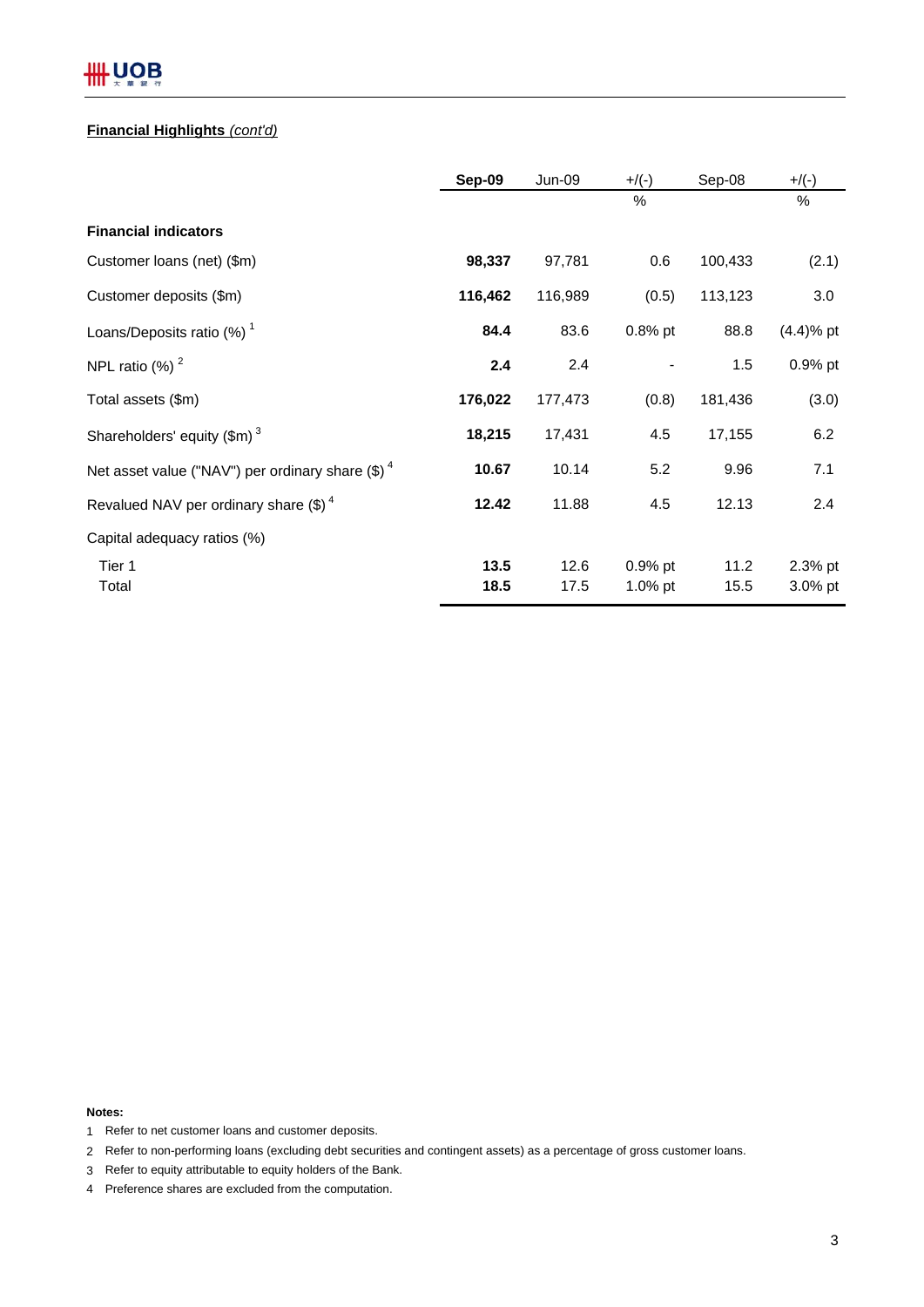## **Performance Review**

The financial statements have been prepared in accordance with Singapore Financial Reporting Standards ("FRS") with modification to FRS39 Financial Instruments: Recognition and Measurement in respect of loan loss provisioning, as provided in Notice to Banks No. 612 "Credit Files, Grading and Provisioning" issued by the Monetary Authority of Singapore ("MAS").

The new/revised FRS applicable to the Group with effect from 1 January 2009 are listed below. The adoption of these FRS has no significant impact on the financial statements of the Group.

- **FRS1 Presentation of Financial Statements (revised)**
- **FRS23 Borrowing Costs**
- FRS27 Consolidated and Separate Financial Statements Cost of an Investment in a Subsidiary, Jointly Controlled Entity or Associate
- FRS102 Share-based Compensations: Vesting Conditions and Cancellations (amendment)
- **FRS107 Amendments to FRS107 Financial Instruments: Disclosures Improving Disclosures about** Financial Instruments
- **FRS108 Operating Segments**
- **INT FRS113 Customer Loyalty Programmes**
- **INT FRS116 Hedges of a Net Investment in a Foreign Operation**
- **INT FRS118 Transfer of Assets from Customers**

Other than the above changes, the accounting policies and computation methods adopted in the financial statements for the nine months of 2009 are the same as those adopted in the audited financial statements for the financial year ended 31 December 2008.

## **Nine months 2009 ("9M09") versus nine months 2008 ("9M08")**

Operating profit of the Group for 9M09 grew 10.9% over a year ago to \$2,643 million. The better operating performance was, however, negated by higher impairment charges, which brought the Group's net profit after tax ("NPAT") to \$1,380 million, a 14.0% decrease when compared to 9M08.

Total operating income rose 6.7% to \$4,163 million, contributed by higher trading and investment income and higher net interest income, partly offset by lower fee and commission income.

Total operating expenses was flat at \$1,521 million. Expense-to-income ratio improved 2.4% points to 36.5% due to higher income growth.

Impairment charges increased \$650 million from a year ago to \$1,077 million in 9M09. Collective impairment of \$565 million was provided for loans, investments and foreclosed assets on prudent stance. The increase in individual impairment on loans was a result of the global economic downturn.

Net customer loans of \$98.3 billion as at 30 September 2009 was 2.1% lower than a year ago. NPL ratio increased to 2.4% from 1.5% as at 30 September 2008.

Shareholders' equity grew 6.2% over 30 September 2008 to \$18.2 billion as at 30 September 2009. The increase was largely due to improved valuation of the investment portfolio as well as higher retained earnings.

Group tier 1 and total capital adequacy ratios were higher at 13.5% and 18.5% as at 30 September 2009 respectively over a year ago. The increase was due primarily to lower risk-weighted assets and higher retained earnings.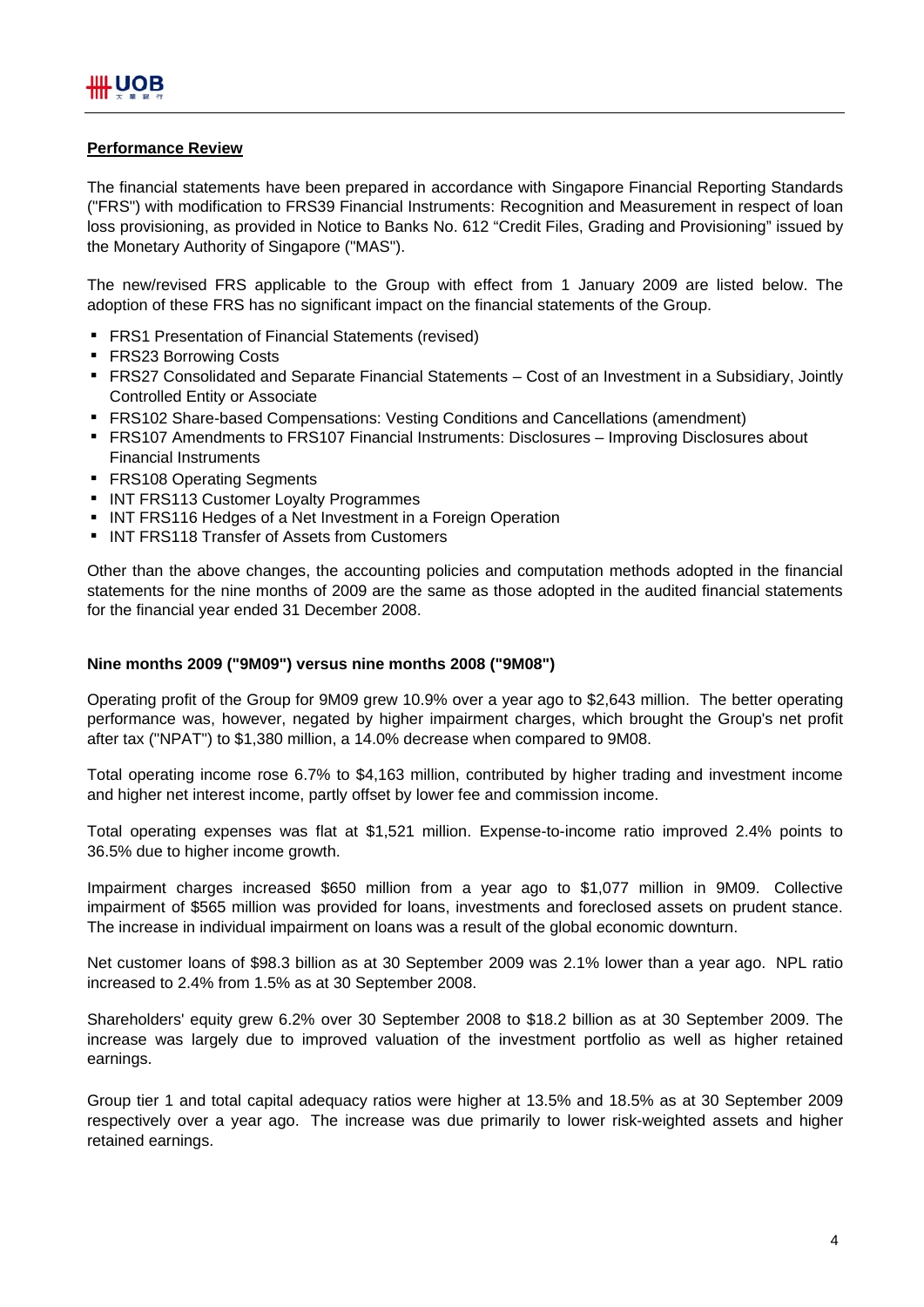## **Performance Review** *(cont'd)*

## **Third quarter 2009 ("3Q09") versus second quarter 2009 ("2Q09")**

Group NPAT grew 6.3% to \$500 million in 3Q09. The increase was mainly due to lower impairment charges, partly negated by lower operating income.

Operating income reduced 9.4% to \$1,322 million, attributed mainly to lower trading and investment income. This was partly offset by higher fee and commission income across most business activities, coupled with higher net interest income.

Total operating expenses fell 2.0% to \$510 million. Expense-to-income ratio increased 2.9% points to 38.6% on account of lower operating income.

Impairment charges declined 49.5% to \$235 million, mainly due to last quarter's collective impairment provided for investments and foreclosed assets.

Net customer loans of \$98.3 billion as at 30 September 2009 was 0.6% higher than last quarter. NPL ratio remained unchanged at 2.4%.

Shareholders' equity increased 4.5% over 30 June 2009 to \$18.2 billion as at 30 September 2009 largely due to improved valuation of the investment portfolio.

Tier 1 and total capital adequacy ratios increased 0.9% point and 1.0% point to 13.5% and 18.5% respectively over last quarter largely on account of lower risk-weighted assets.

## **Third quarter 2009 ("3Q09") versus third quarter 2008 ("3Q08")**

Group NPAT rose 5.3% to \$500 million in 3Q09, while operating profit grew 14.6% to \$812 million.

Total operating income increased 9.0% to \$1,322 million, largely attributed to net gain from investment activities as compared to net loss in 3Q08, coupled with higher net interest income.

Total operating expenses increased marginally to \$510 million, mainly on higher staff costs.

Impairment charges increased 49.0% to \$235 million, mainly due to higher individual impairment on loans.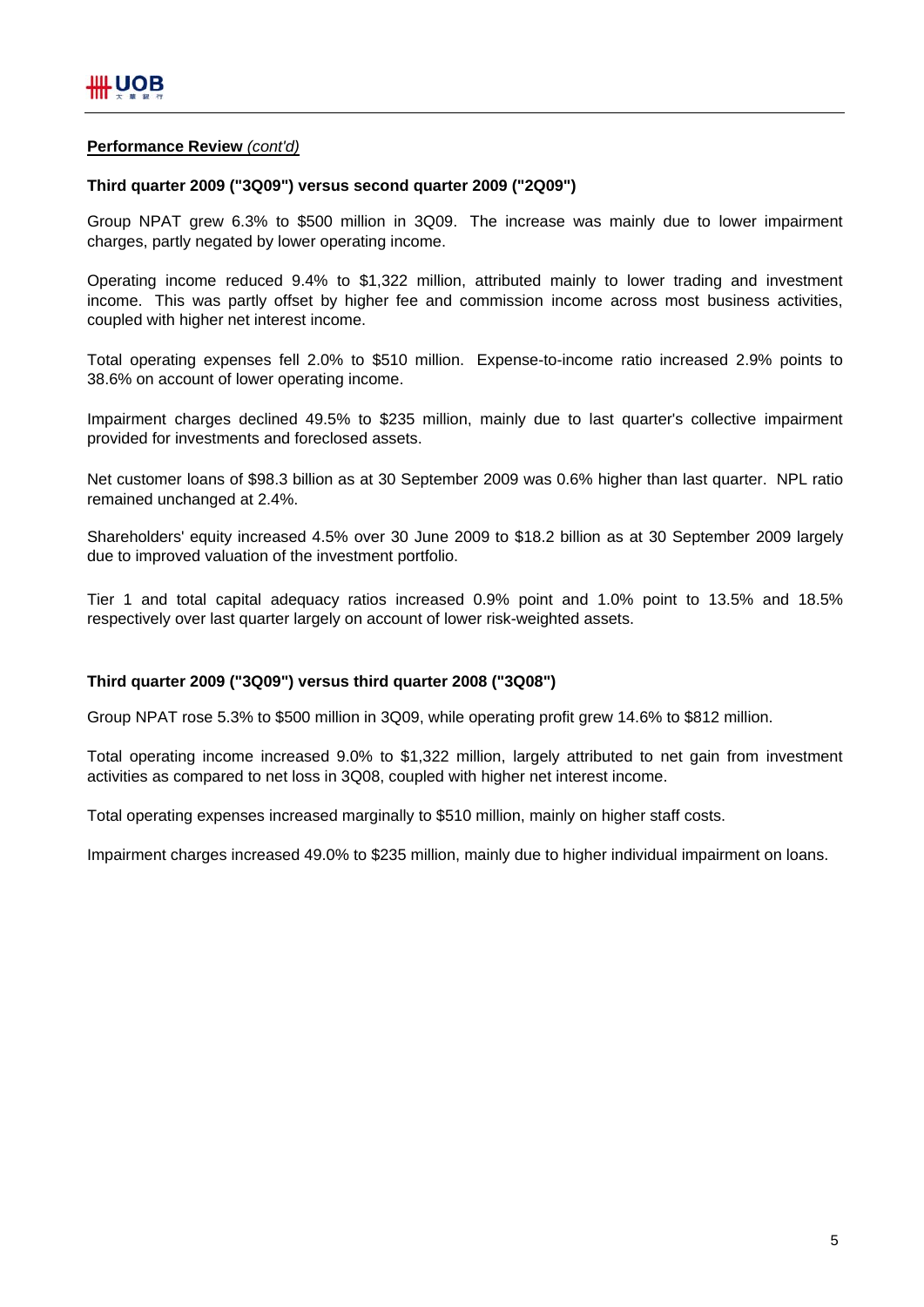## **Net Interest Income**

## **Net interest margin**

|                                  |         | 9M09            |         | 9M08    |          |         |  |
|----------------------------------|---------|-----------------|---------|---------|----------|---------|--|
|                                  | Average |                 | Average | Average |          | Average |  |
|                                  | balance | <b>Interest</b> | rate    | balance | Interest | rate    |  |
|                                  | \$m     | \$m             | %       | \$m     | \$m      | %       |  |
| Interest bearing assets          |         |                 |         |         |          |         |  |
| Customer loans                   | 99,333  | 2,996           | 4.03    | 96,437  | 3.494    | 4.84    |  |
| Interbank balances               | 24,949  | 326             | 1.75    | 31,764  | 839      | 3.53    |  |
| Securities                       | 31,686  | 633             | 2.67    | 29,898  | 860      | 3.84    |  |
| Total                            | 155,968 | 3,955           | 3.39    | 158,099 | 5,193    | 4.39    |  |
| Interest bearing liabilities     |         |                 |         |         |          |         |  |
| Customer deposits                | 120,121 | 886             | 0.99    | 110,580 | 1.471    | 1.78    |  |
| Interbank balances/other         | 31.476  | 287             | 1.22    | 42,926  | 1,105    | 3.44    |  |
| Total                            | 151,597 | 1,173           | 1.03    | 153,505 | 2,575    | 2.24    |  |
| Net interest margin <sup>1</sup> |         |                 | 2.38    |         |          | 2.21    |  |

|                                  | 3Q09    |                 |         | 2Q09          |          |         | 3Q08    |          |               |  |
|----------------------------------|---------|-----------------|---------|---------------|----------|---------|---------|----------|---------------|--|
|                                  | Average |                 | Average | Average       |          | Average | Average |          | Average       |  |
|                                  | balance | <b>Interest</b> | rate    | balance       | Interest | rate    | balance | Interest | rate          |  |
|                                  | \$m     | \$m             | %       | $\mathsf{Sm}$ | \$m      | %       | \$m     | \$m      | $\frac{0}{0}$ |  |
| Interest bearing assets          |         |                 |         |               |          |         |         |          |               |  |
| Customer loans                   | 98,358  | 956             | 3.86    | 98,885        | 984      | 3.99    | 100,025 | 1,181    | 4.70          |  |
| Interbank balances               | 20,986  | 88              | 1.66    | 25,354        | 93       | 1.47    | 31,904  | 275      | 3.44          |  |
| <b>Securities</b>                | 34,236  | 201             | 2.33    | 30,438        | 204      | 2.68    | 28,874  | 270      | 3.72          |  |
| Total                            | 153,580 | 1,245           | 3.22    | 154,677       | 1,281    | 3.32    | 160,803 | 1,727    | 4.27          |  |
| Interest bearing liabilities     |         |                 |         |               |          |         |         |          |               |  |
| Customer deposits                | 118,071 | 247             | 0.83    | 120,744       | 285      | 0.95    | 113,871 | 481      | 1.68          |  |
| Interbank balances/other         | 30,859  | 73              | 0.94    | 29,399        | 88       | 1.21    | 43,297  | 353      | 3.24          |  |
| Total                            | 148,930 | 320             | 0.85    | 150,143       | 373      | 1.00    | 157,168 | 834      | 2.11          |  |
| Net interest margin <sup>1</sup> |         |                 | 2.39    |               |          | 2.35    |         |          | 2.21          |  |

**Note:**

1 Net interest margin represents annualised net interest income as a percentage of total interest bearing assets.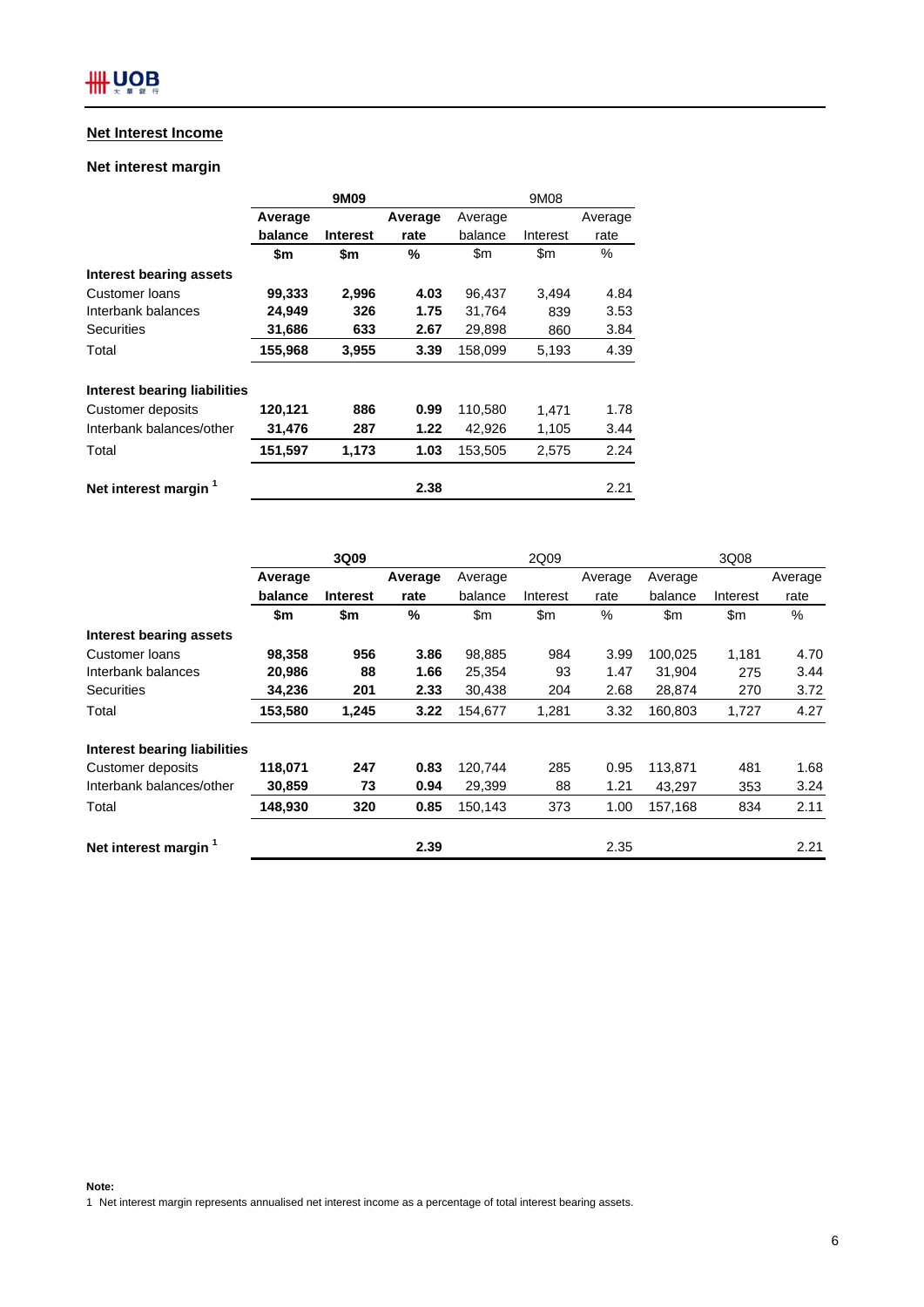### **Net Interest Income** *(cont'd)*

#### **Volume and rate analysis**

|                          |        | 9M09 vs 9M08 |            | 3Q09 vs 2Q09 |        |        | 3Q09 vs 3Q08 |        |        |
|--------------------------|--------|--------------|------------|--------------|--------|--------|--------------|--------|--------|
|                          | Volume | Rate         | <b>Net</b> | Volume       | Rate   | Net    | Volume       | Rate   | Net    |
|                          | change | change       | change     | change       | change | change | change       | change | change |
|                          | \$m    | \$m          | \$m        | \$m          | \$m    | \$m    | \$m          | \$m    | \$m    |
| Interest income          |        |              |            |              |        |        |              |        |        |
| Customer loans           | 105    | (600)        | (495)      | (5)          | (34)   | (39)   | (20)         | (208)  | (228)  |
| Interbank balances       | (180)  | (332)        | (512)      | (16)         | 10     | (6)    | (94)         | (93)   | (188)  |
| <b>Securities</b>        | 51     | (278)        | (227)      | 25           | (30)   | (5)    | 50           | (120)  | (70)   |
| Total                    | (24)   | (1, 211)     | (1,235)    | 4            | (54)   | (49)   | (64)         | (422)  | (486)  |
| Interest expense         |        |              |            |              |        |        |              |        |        |
| <b>Customer deposits</b> | 127    | (710)        | (584)      | (6)          | (35)   | (41)   | 18           | (253)  | (235)  |
| Interbank balances/other | (285)  | (532)        | (817)      | 2            | (18)   | (16)   | (100)        | (180)  | (280)  |
| Total                    | (159)  | (1,242)      | (1,401)    | (5)          | (52)   | (57)   | (83)         | (433)  | (515)  |
| Change in number of days |        |              | (3)        |              |        | 10     |              |        | 3      |
| Net interest income      | 135    | 31           | 164        | 9            | (1)    | 18     | 19           | 11     | 32     |

#### *9M09 vs 9M08*

Net interest income rose 6.3% to \$2,782 million, largely contributed by higher average loan volume. Net interest margin increased 17 basis points to 2.38%, mainly due to improved asset mix.

### *3Q09 vs 2Q09*

Net interest income grew 2.0% to \$925 million, mainly due to a longer calendar quarter and higher contributions from interbank money market activities. Net interest margin increased 4 basis points to 2.39%, largely due to the widening of interbank spreads.

#### *3Q09 vs 3Q08*

Net interest income increased 3.6% to \$925 million, mainly due to higher contributions from securities. Net interest margin grew 18 basis points to 2.39% on improved asset mix.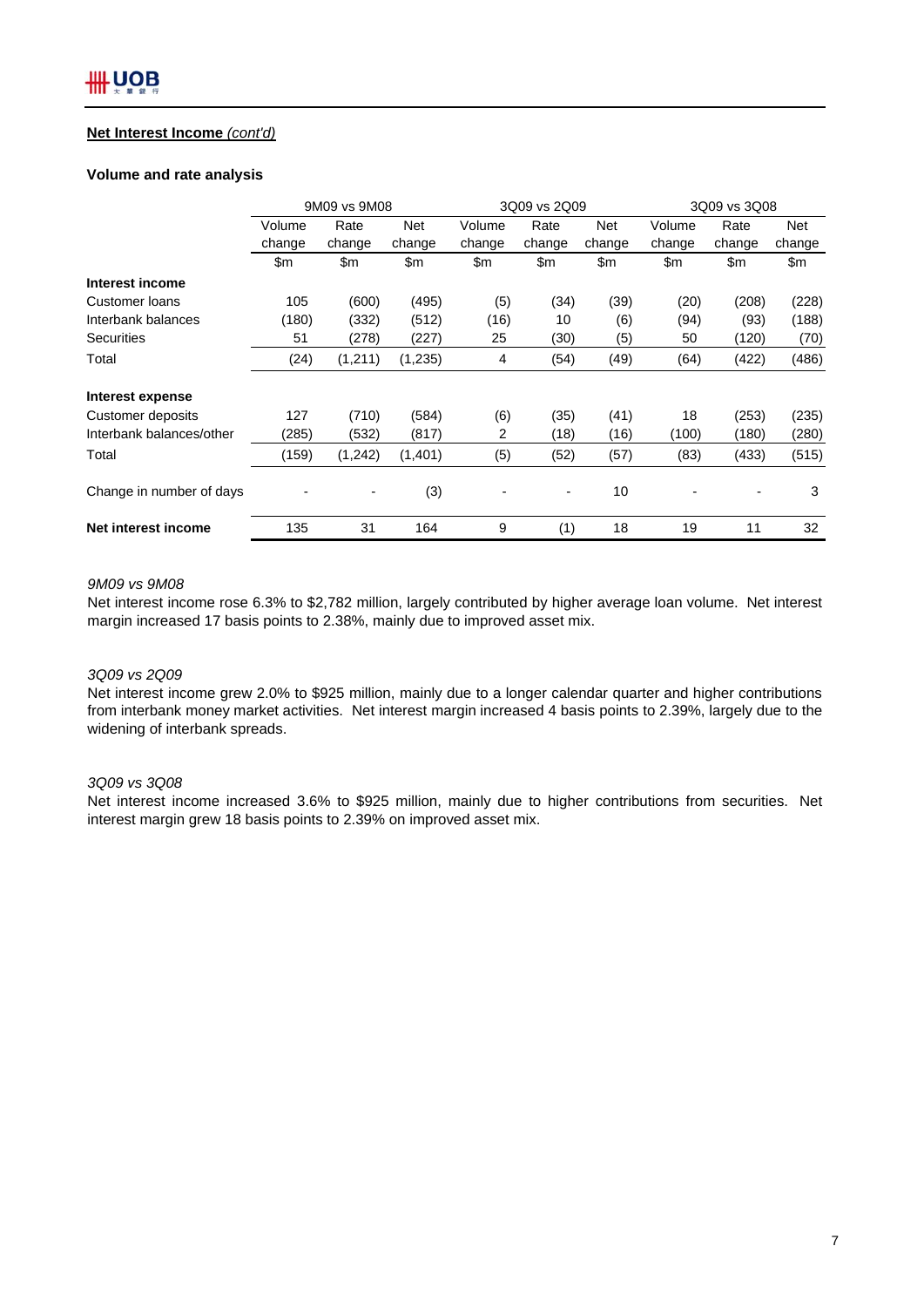## **Non-Interest Income**

|                                                                   | 9M09  | 9M08  | $+$ /(-)  | 3Q09    | 2Q09  | $+$ /(-) | 3Q08  | $+/(-)$   |
|-------------------------------------------------------------------|-------|-------|-----------|---------|-------|----------|-------|-----------|
|                                                                   | \$m   | \$m\$ | $\%$      | \$m     | \$m\$ | $\%$     | \$m\$ | $\%$      |
| Fee and commission income                                         |       |       |           |         |       |          |       |           |
| Credit card                                                       | 113   | 137   | (17.6)    | 39      | 39    | (0.7)    | 47    | (16.4)    |
| Fund management                                                   | 95    | 138   | (31.2)    | 41      | 28    | 48.2     | 37    | 12.3      |
| Investment-related                                                | 66    | 96    | (31.2)    | 30      | 19    | 57.9     | 31    | (2.5)     |
| Loan-related                                                      | 186   | 211   | (11.6)    | 60      | 50    | 19.7     | 67    | (11.0)    |
| Service charges                                                   | 63    | 60    | 5.1       | 21      | 20    | 0.7      | 20    | 1.7       |
| Trade-related                                                     | 133   | 155   | (14.5)    | 46      | 43    | 8.1      | 51    | (8.3)     |
| Other                                                             | 74    | 70    | 6.1       | 28      | 26    | 6.8      | 22    | 27.2      |
|                                                                   | 729   | 866   | (15.8)    | 264     | 225   | 17.4     | 274   | (3.4)     |
| <b>Dividend income</b>                                            | 37    | 55    | (32.5)    | 10      | 23    | (54.7)   | 12    | (12.6)    |
| <b>Rental income</b>                                              | 107   | 81    | 32.2      | 36      | 36    | (0.1)    | 29    | 23.2      |
| Other operating income                                            |       |       |           |         |       |          |       |           |
| Net gain/(loss) from:                                             |       |       |           |         |       |          |       |           |
| Trading activities                                                | 59    | (34)  | <b>NM</b> | (8)     | 34    | (123.7)  | (6)   | (40.5)    |
| Non-trading activities<br>Financial instruments measured          |       |       |           |         |       |          |       |           |
| at fair value to profit and loss<br>Available-for-sale assets and | 224   | (104) | <b>NM</b> | 55      | 141   | (61.0)   | (63)  | <b>NM</b> |
| other                                                             | 138   | 325   | (57.5)    | $\bf 6$ | 63    | (89.9)   | 40    | (84.3)    |
|                                                                   | 421   | 187   | 125.8     | 53      | 237   | (77.6)   | (29)  | <b>NM</b> |
| Other income                                                      | 86    | 95    | (9.2)     | 32      | 29    | 9.8      | 33    | (3.1)     |
|                                                                   | 508   | 282   | 80.2      | 85      | 266   | (68.0)   | 5     | <b>NM</b> |
| Total                                                             | 1,381 | 1,284 | 7.6       | 396     | 551   | (28.0)   | 319   | 24.1      |

#### *9M09 vs 9M08*

Non-interest income increased 7.6% to \$1,381 million. The increase was mainly driven by improved trading and investment income, partly offset by lower fee and commission income mainly from fund management and investment-related activities.

#### *3Q09 vs 2Q09*

Non-interest income declined 28.0% to \$396 million, mainly due to lower trading and investment income partly offset by higher fee and commission income across most business activities.

#### *3Q09 vs 3Q08*

Non-interest income grew 24.1% to \$396 million, largely attributed to net gain from investment activities as compared to net loss in 3Q08.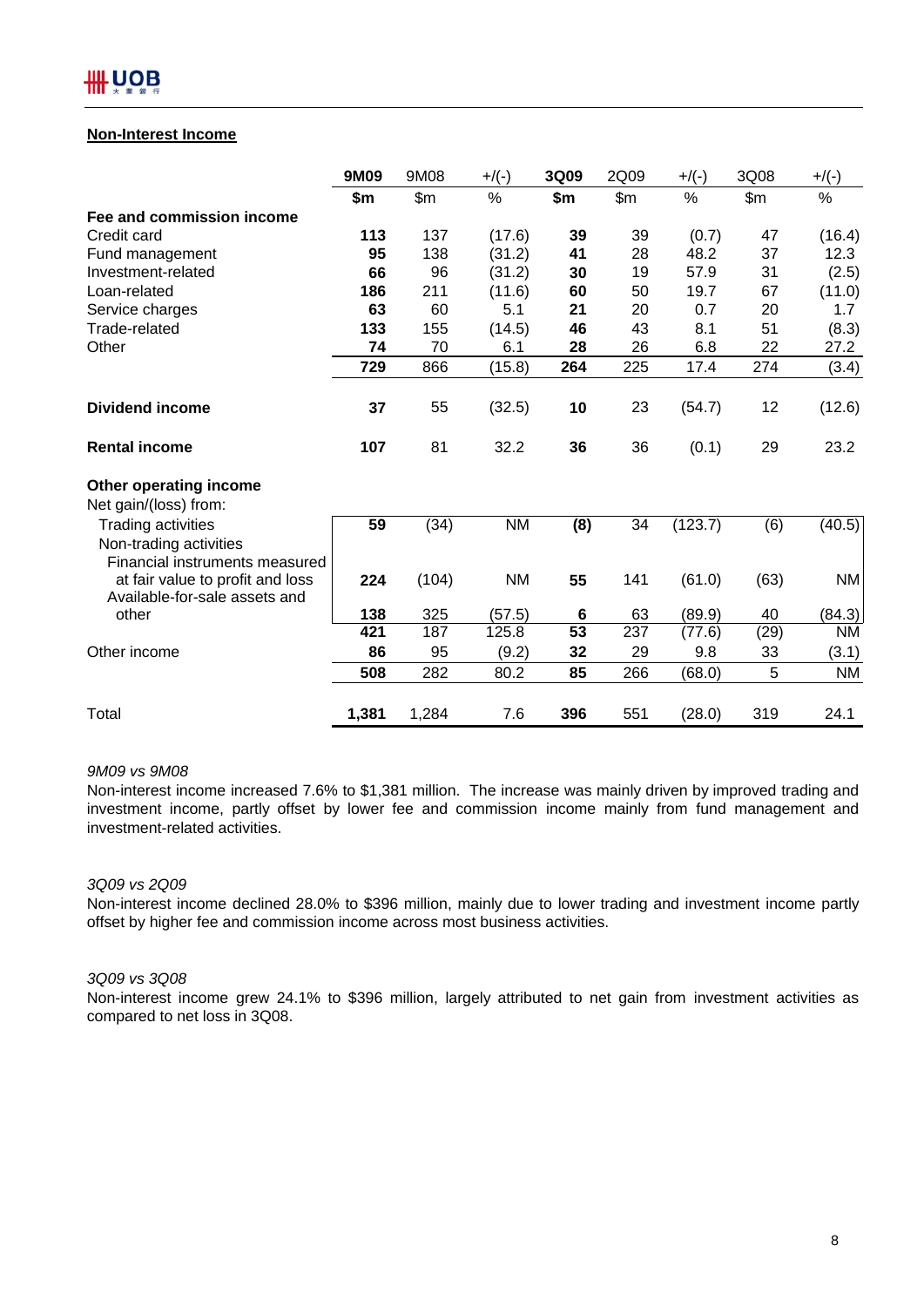## **Operating Expenses**

|                                  | 9M09   | 9M08   | $+/(-)$                     | 3Q09 | 2Q09   | $+$ /(-)         | 3Q08 | $+$ /(-)      |
|----------------------------------|--------|--------|-----------------------------|------|--------|------------------|------|---------------|
|                                  | \$m    | \$m\$  | $\%$                        | \$m  | \$m    | %                | \$m  | $\%$          |
| <b>Staff costs</b>               | 808    | 808    | ۰                           | 272  | 276    | (1.6)            | 262  | 3.7           |
| Other operating expenses         |        |        |                             |      |        |                  |      |               |
| Revenue-related                  | 360    | 350    | 2.8                         | 126  | 124    | 1.9              | 116  | 8.5           |
| Occupancy-related                | 153    | 149    | 2.7                         | 50   | 50     | 0.6              | 53   | (5.4)         |
| <b>IT-related</b>                | 116    | 117    | (0.9)                       | 40   | 36     | 9.9              | 41   | (1.6)         |
| Other                            | 84     | 94     | (10.8)                      | 21   | 34     | (36.7)           | 32   | (32.3)        |
|                                  | 713    | 711    | 0.3                         | 238  | 244    | (2.5)            | 242  | (1.6)         |
| Total                            | 1,521  | 1,518  | 0.2                         | 510  | 520    | (2.0)            | 504  | 1.2           |
|                                  |        |        |                             |      |        |                  |      |               |
| Of which, depreciation of assets | 101    | 100    | 0.5                         | 34   | 33     | 3.6              | 33   | 3.2           |
| Manpower (number)                | 21.399 | 22,484 | $(1,085)$ no. <b>21,399</b> |      | 21,576 | (177) no. 22,484 |      | $(1.085)$ no. |

## *9M09 vs 9M08*

Total operating expenses was maintained at \$1,521 million. Expense-to-income ratio improved 2.4% points to 36.5% due to higher income growth.

## *3Q09 vs 2Q09*

Total operating expenses decreased 2.0% to \$510 million. Expense-to-income ratio increased 2.9% points to 38.6% on account of lower operating income.

#### *3Q09 vs 3Q08*

Total operating expenses increased marginally to \$510 million, largely due to higher bonus provision.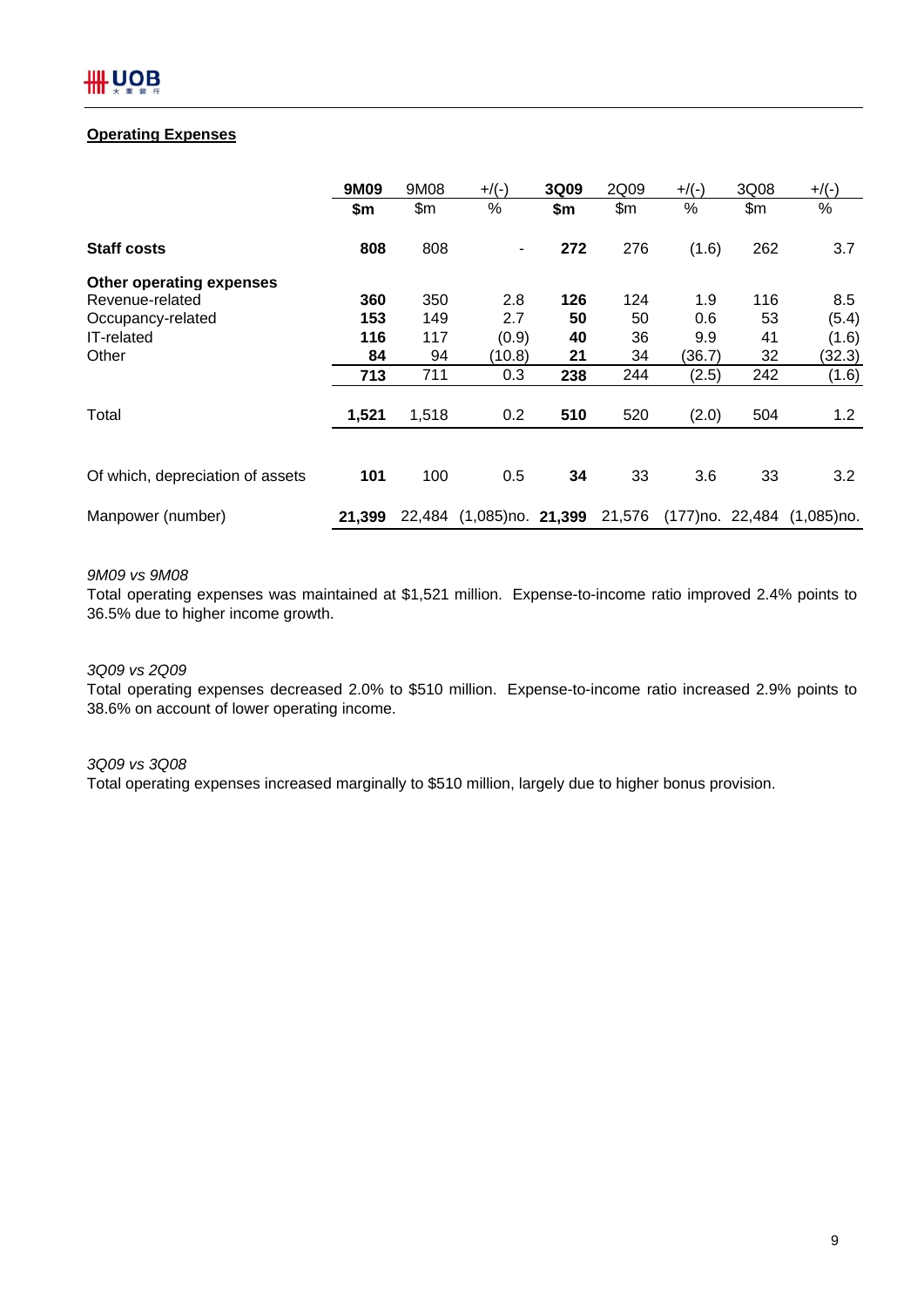# JOB

## **Impairment Charges**

|                                             | 9M09  | 9M08  | $+$ /(-)  | 3Q09 | 2Q09  | $+$ /(-)  | 3Q08 | $+$ /(-)  |
|---------------------------------------------|-------|-------|-----------|------|-------|-----------|------|-----------|
|                                             | \$m   | \$m\$ | $\%$      | \$m  | \$m\$ | $\%$      | \$m  | $\%$      |
| Individual impairment on loans <sup>1</sup> |       |       |           |      |       |           |      |           |
| Singapore                                   | 249   | (10)  | <b>NM</b> | 99   | 88    | 11.7      | 4    | <b>NM</b> |
| Malaysia                                    | 59    | 66    | (10.2)    | 11   | 26    | (56.3)    | 8    | 46.4      |
| Thailand                                    | 42    | 33    | 27.4      | 17   | 3     | 442.5     | 3    | 539.4     |
| Indonesia                                   | 15    | 4     | 259.3     | 5    | 4     | 37.5      | 5    | (3.8)     |
| Greater China <sup>2</sup>                  | 8     | 4     | 116.0     | 3    | 3     | 10.3      | 2    | 74.0      |
| Other                                       | 105   | 45    | 132.7     | 22   | 27    | (18.1)    | 46   | (52.1)    |
|                                             | 477   | 142   | 236.1     | 157  | 151   | 4.5       | 67   | 134.7     |
| Individual impairment on securities         |       |       |           |      |       |           |      |           |
| and other assets                            | 34    | 101   | (65.8)    | 8    | (7)   | <b>NM</b> | 18   | (58.0)    |
| Collective impairment                       | 565   | 184   | 207.2     | 70   | 321   | (78.3)    | 72   | (3.5)     |
| Total                                       | 1,077 | 427   | 152.4     | 235  | 465   | (49.5)    | 158  | 49.0      |

### *9M09 vs 9M08*

Impairment charges increased 152.4% to \$1,077 million. Collective impairment of \$565 million was set aside for loans, investments and foreclosed assets in 9M09 on prudent stance. The increase in individual impairment on loans was a result of the global economic downturn.

#### *3Q09 vs 2Q09*

Impairment charges declined 49.5% to \$235 million, largely due to last quarter's collective impairment provided for investments and foreclosed assets.

#### *3Q09 vs 3Q08*

Impairment charges increased 49.0% to \$235 million, mainly due to higher individual impairment on loans.

## **Notes:**

1 Based on the location where the non-performing loans are booked.

<sup>2</sup> Comprise China, Hong Kong S.A.R. and Taiwan.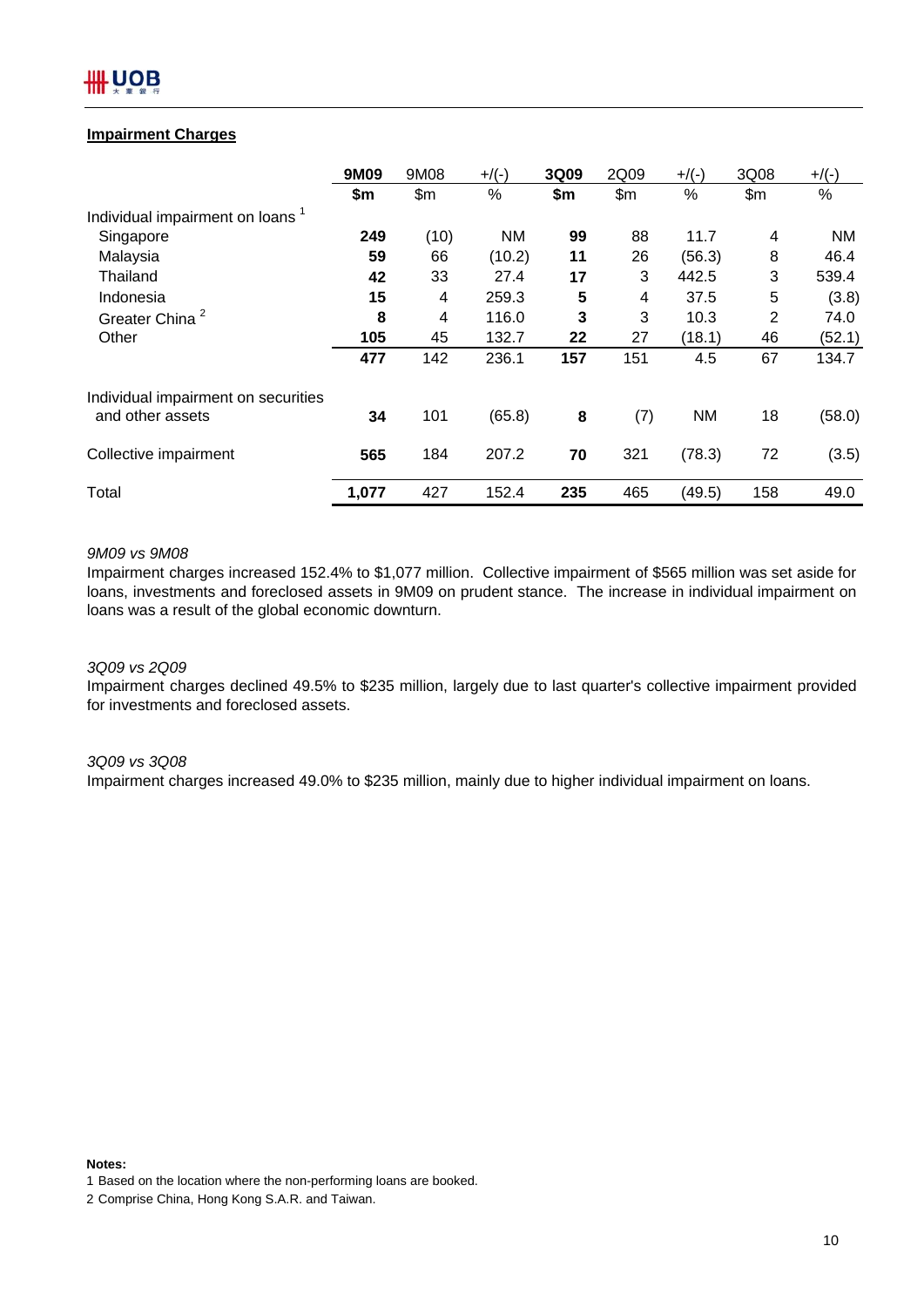## IIII UOB

## **Customer Loans**

|                                       | Sep-09  | <b>Jun-09</b> | Dec-08  | Sep-08  |
|---------------------------------------|---------|---------------|---------|---------|
|                                       | \$m     | \$m           | \$m     | \$m     |
| Gross customer loans                  | 100,923 | 100,257       | 102,033 | 102,507 |
| Less: Individual impairment           | 1,000   | 957           | 800     | 685     |
| Collective impairment                 | 1,587   | 1,519         | 1,393   | 1,389   |
| Net customer loans                    | 98,337  | 97,781        | 99,840  | 100,433 |
| <b>By industry</b>                    |         |               |         |         |
| Transport, storage and communication  | 6,478   | 6,286         | 5,800   | 5,816   |
| Building and construction             | 11,661  | 12,375        | 12,694  | 12,422  |
| Manufacturing                         | 8,968   | 9,101         | 10,573  | 11,005  |
| <b>Financial institutions</b>         | 15,285  | 15,540        | 16,451  | 16,217  |
| General commerce                      | 12,163  | 12,508        | 13,005  | 14,675  |
| Professionals and private individuals | 13,098  | 13,045        | 12,754  | 12,420  |
| Housing loans                         | 26,500  | 25,290        | 24,114  | 23,671  |
| Other                                 | 6,769   | 6,113         | 6,641   | 6,281   |
| Total (gross)                         | 100,923 | 100,257       | 102,033 | 102,507 |
| <b>By currency</b>                    |         |               |         |         |
| Singapore dollar                      | 59,369  | 57,335        | 56,075  | 54,218  |
| US dollar                             | 12,903  | 13,906        | 15,888  | 17,643  |
| Malaysian ringgit                     | 11,083  | 11,057        | 11,419  | 11,362  |
| Thai baht                             | 5,907   | 5,926         | 6,436   | 6,571   |
| Indonesian rupiah                     | 2,729   | 2,594         | 2,408   | 2,749   |
| Other                                 | 8,933   | 9,439         | 9,807   | 9,965   |
| Total (gross)                         | 100,923 | 100,257       | 102,033 | 102,507 |
| <b>By maturity</b>                    |         |               |         |         |
| Within 1 year                         | 36,957  | 36,141        | 40,341  | 40,739  |
| Over 1 year but within 3 years        | 21,655  | 21,798        | 19,527  | 18,713  |
| Over 3 years but within 5 years       | 10,829  | 11,418        | 12,090  | 13,477  |
| Over 5 years                          | 31,482  | 30,901        | 30,075  | 29,577  |
| Total (gross)                         | 100,923 | 100,257       | 102,033 | 102,507 |
| By geography <sup>1</sup>             |         |               |         |         |
| Singapore                             | 66,839  | 65,239        | 64,765  | 64,476  |
| Malaysia                              | 11,709  | 11,636        | 12,092  | 12,148  |
| Thailand                              | 6,022   | 6,030         | 6,657   | 6,838   |
| Indonesia                             | 3,353   | 3,240         | 3,085   | 3,479   |
| Greater China                         | 3,710   | 4,059         | 4,816   | 4,589   |
| Other                                 | 9,291   | 10,054        | 10,618  | 10,977  |
| Total (gross)                         | 100,923 | 100,257       | 102,033 | 102,507 |

Net customer loans of \$98.3 billion as at 30 September 2009 was marginally higher than last quarter on housing loan growth recorded in Singapore, offset by lower loan volume from overseas regions. Compared against a year ago, net loan volume retreated 2.1%.

### **Note:**

<sup>1</sup> Based on the location where the loans are booked.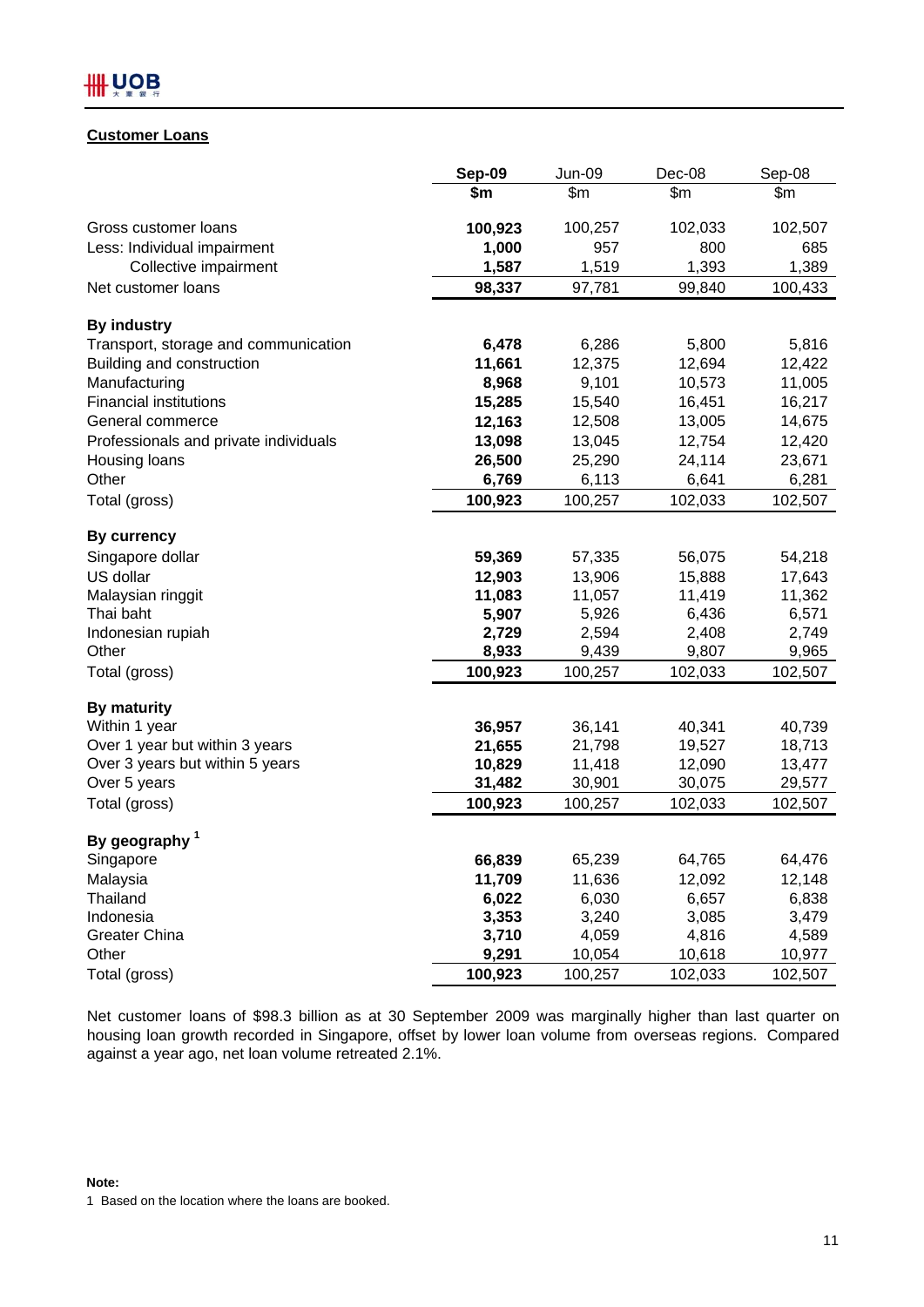## **Customer Deposits**

|                                 | Sep-09  | <b>Jun-09</b> | Dec-08  | Sep-08  |
|---------------------------------|---------|---------------|---------|---------|
|                                 | \$m     | \$m           | \$m     | \$m     |
| By product group                |         |               |         |         |
| <b>Fixed deposits</b>           | 63,338  | 67,427        | 74,266  | 71,919  |
| Savings deposits                | 29,159  | 27,415        | 24,365  | 23,129  |
| Current accounts                | 22,824  | 20,910        | 18,312  | 16,616  |
| Other                           | 1,140   | 1,236         | 1,229   | 1,459   |
| Total                           | 116,462 | 116,989       | 118,171 | 113,123 |
|                                 |         |               |         |         |
| By maturity                     |         |               |         |         |
| Within 1 year                   | 112,605 | 112,795       | 114,439 | 108,948 |
| Over 1 year but within 3 years  | 2,706   | 2,863         | 2,344   | 2,437   |
| Over 3 years but within 5 years | 774     | 918           | 871     | 1,208   |
| Over 5 years                    | 376     | 414           | 516     | 529     |
| Total                           | 116,462 | 116,989       | 118,171 | 113,123 |
|                                 |         |               |         |         |
| Loans/Deposits ratio (%)        | 84.4    | 83.6          | 84.5    | 88.8    |

Customer deposits decreased 0.5% from last quarter on lower fixed deposits, partly offset by higher savings and current accounts. Compared to 30 September 2008, customer deposits increased 3.0%, led by higher savings and current accounts while fixed deposits fell.

## **Debts Issued**

|                                 | Sep-09 | Jun-09 | Dec-08 | Sep-08 |
|---------------------------------|--------|--------|--------|--------|
|                                 | \$m\$  | \$m\$  | \$m    | \$m\$  |
| <b>Subordinated debts</b>       |        |        |        |        |
| Due after one year (unsecured)  | 5,405  | 5,455  | 5,594  | 5,290  |
| Other debts issued              |        |        |        |        |
| Due within one year (unsecured) | 595    | 485    | 359    | 467    |
| Due after one year (unsecured)  | 120    | 161    | 293    | 437    |
|                                 | 716    | 647    | 652    | 903    |
| Total                           | 6,121  | 6,102  | 6,246  | 6,194  |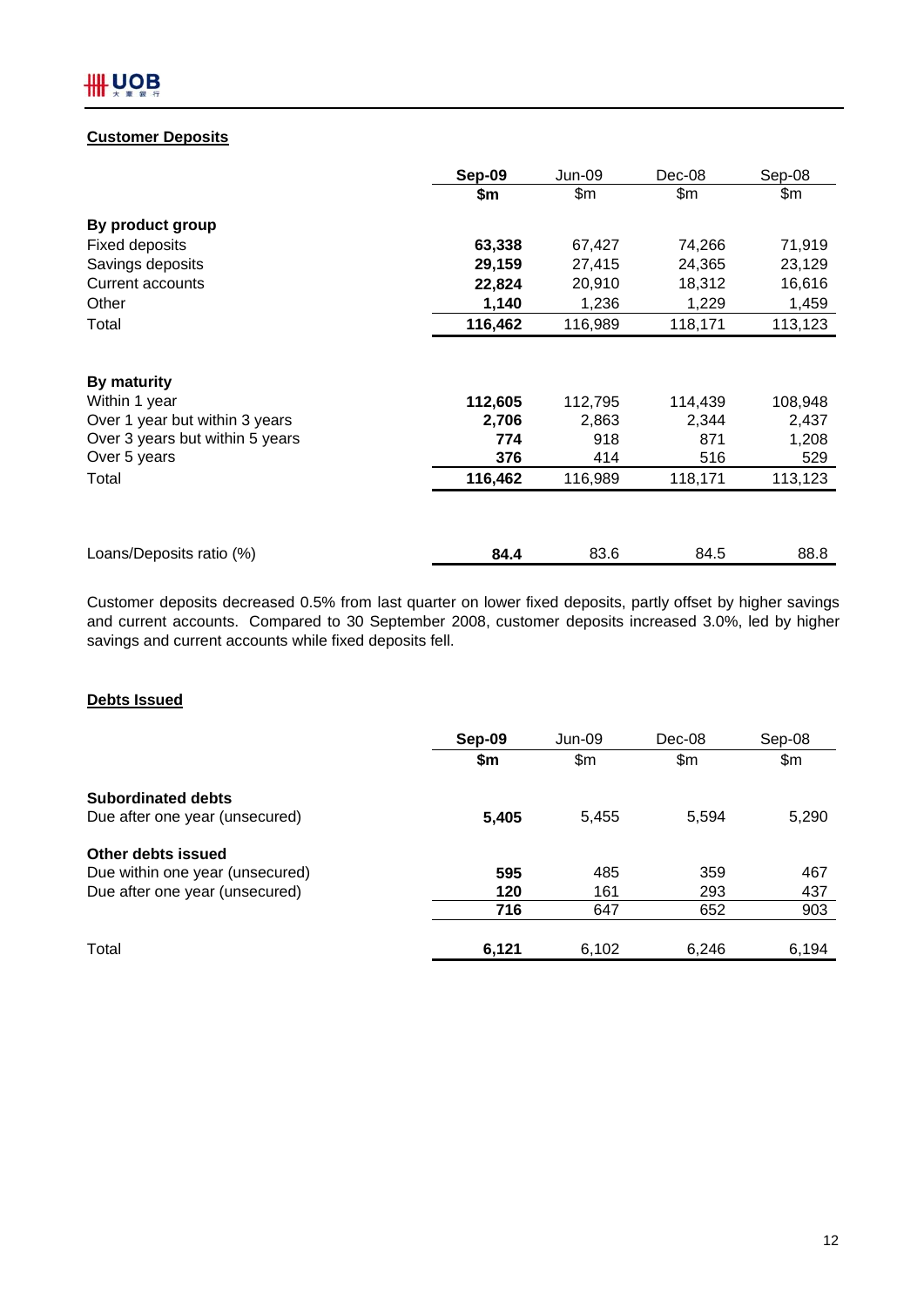## **Shareholders' Equity**

|                                                    | Sep-09 | Jun-09 | Dec-08 | Sep-08 |
|----------------------------------------------------|--------|--------|--------|--------|
|                                                    | \$m    | \$m    | \$m    | \$m    |
| Shareholders' equity                               | 18.215 | 17.431 | 15.573 | 17.155 |
| Add: Revaluation surplus                           | 2.640  | 2.627  | 2.989  | 3,267  |
| Shareholders' equity including revaluation surplus | 20,855 | 20,058 | 18,562 | 20.422 |

Shareholders' equity increased 4.5% over 30 June 2009 to \$18.2 billion as at 30 September 2009. Improved valuation of the investment portfolio contributed largely to the increase in the shareholders' equity.

Against 30 September 2008, shareholders' equity grew 6.2%. The increase was largely due to improved valuation of the investment portfolio as well as higher retained earnings.

As at 30 September 2009, revaluation surplus of \$2.6 billion on the Group's properties was not recognised in the financial statements.

### **Changes in Issued Shares of the Bank**

|                                                                                          |           | <b>Number of shares</b> |           |           |
|------------------------------------------------------------------------------------------|-----------|-------------------------|-----------|-----------|
|                                                                                          | 9M09      | 9M08                    | 3Q09      | 3Q08      |
|                                                                                          | '000      | '000                    | '000      | '000      |
| <b>Ordinary shares</b>                                                                   |           |                         |           |           |
| Balance at beginning of period                                                           | 1,523,931 | 1,523,760               | 1,523,931 | 1,523,899 |
| Exercise of share options granted under the                                              |           |                         |           |           |
| UOB 1999 Share Option Scheme                                                             | 153       | 171                     | 153       | 32        |
| Balance at end of period                                                                 | 1,524,084 | 1,523,931               | 1,524,084 | 1,523,931 |
| <b>Treasury shares</b>                                                                   |           |                         |           |           |
| Balance at beginning of period                                                           | (18, 320) | (11, 597)               | (18, 320) | (18, 320) |
| Share buyback - held in treasury                                                         |           | (6, 723)                |           |           |
| Balance at end of period                                                                 | (18, 320) | (18,320)                | (18, 320) | (18, 320) |
| Ordinary shares net of treasury shares                                                   | 1,505,764 | 1,505,611               | 1,505,764 | 1,505,611 |
|                                                                                          |           |                         |           |           |
| <b>Preference shares</b>                                                                 |           |                         |           |           |
| Class E non-cumulative non-convertible                                                   |           |                         |           |           |
| preference shares at beginning/end of period                                             | 13,200    | 13,200                  | 13,200    | 13,200    |
|                                                                                          |           |                         |           |           |
|                                                                                          |           |                         |           |           |
|                                                                                          | Sep-09    | <b>Jun-09</b>           | Dec-08    | Sep-08    |
|                                                                                          | '000      | '000                    | '000      | '000      |
| New shares that would have been issued upon<br>exercise of all outstanding options under |           |                         |           |           |
| the UOB 1999 Share Option Scheme at<br>end of period                                     | 114       | 267                     | 269       | 269       |
|                                                                                          |           |                         |           |           |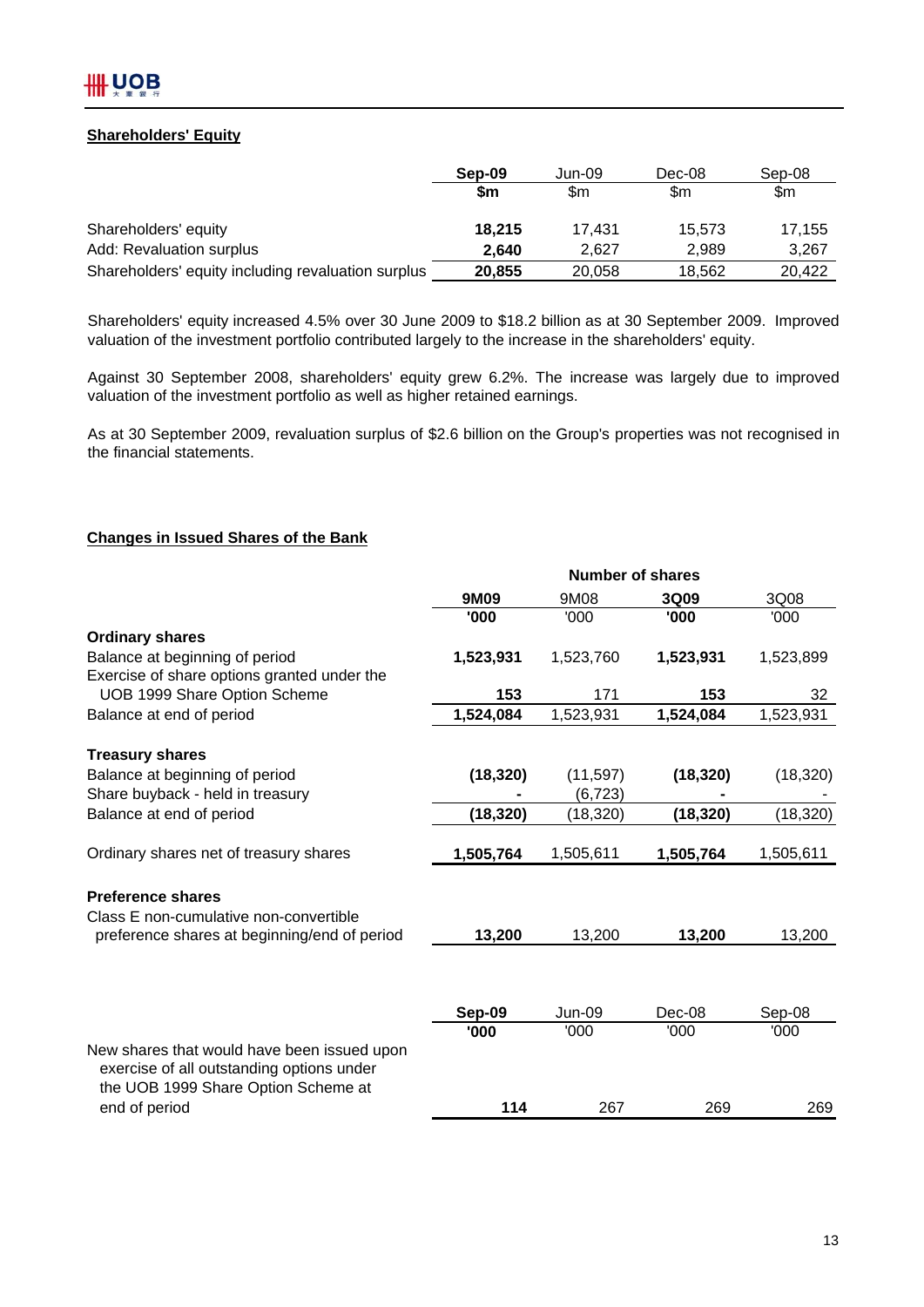

## **Non-Performing Assets**

|                               | Sep-09<br><b>Jun-09</b> |                | Dec-08         | Sep-08 |
|-------------------------------|-------------------------|----------------|----------------|--------|
|                               | \$m                     | \$m\$          | \$m\$          | \$m\$  |
| Loans ("NPL")                 | 2,483                   | 2,476          | 2,062          | 1,629  |
| Debt securities               | 254                     | 279            | 243            | 314    |
| Non-Performing Assets ("NPA") | 2,737                   | 2,755          | 2,305          | 1,943  |
| By grading                    |                         |                |                |        |
| Substandard                   | 1,596                   | 1,675          | 1,397          | 971    |
| Doubtful                      | 592                     | 435            | 268            | 247    |
| Loss                          | 549                     | 645            | 640            | 725    |
| Total                         | 2,737                   | 2,755          | 2,305          | 1,943  |
| By security coverage          |                         |                |                |        |
| Secured                       | 1,227                   | 1,242          | 1,054          | 868    |
| Unsecured                     | 1,510                   | 1,513          | 1,251          | 1,075  |
| Total                         | 2,737                   | 2,755          | 2,305          | 1,943  |
| By ageing                     |                         |                |                |        |
| Current                       | 652                     | 460            | 501            | 514    |
| Within 90 days                | 385                     | 561            | 417            | 175    |
| Over 90 to 180 days           | 425                     | 450            | 344            | 158    |
| Over 180 days                 | 1,275                   | 1,284          | 1,043          | 1,096  |
| Total                         | 2,737                   | 2,755          | 2,305          | 1,943  |
|                               |                         |                |                |        |
| <b>Cumulative impairment</b>  |                         |                |                |        |
| Individual<br>Collective      | 1,186                   | 1,165          | 1,008          | 973    |
|                               | 1,715                   | 1,648<br>2,813 | 1,540<br>2,548 | 1,442  |
| Total                         | 2,901                   |                |                | 2,415  |
| As a % of NPA                 | 106.0%                  | 102.1%         | 110.5%         | 124.3% |
| As a % of unsecured NPA       | 192.1%                  | 185.9%         | 203.7%         | 224.7% |

|                                       | <b>NPL</b> |       |            | <b>NPL</b> |            | <b>NPL</b> |            | <b>NPL</b> |  |
|---------------------------------------|------------|-------|------------|------------|------------|------------|------------|------------|--|
|                                       | <b>NPL</b> | ratio | <b>NPL</b> | ratio      | <b>NPL</b> | ratio      | <b>NPL</b> | ratio      |  |
|                                       | \$m        | %     | \$m\$      | %          | \$m        | $\%$       | \$m        | $\%$       |  |
| <b>NPL by industry</b>                |            |       |            |            |            |            |            |            |  |
| Transport, storage and communication  | 43         | 0.7   | 44         | 0.7        | 18         | 0.3        | 17         | 0.3        |  |
| Building and construction             | 217        | 1.6   | 209        | 1.5        | 152        | 1.0        | 114        | 0.7        |  |
| Manufacturing                         | 688        | 7.6   | 745        | 8.1        | 539        | 5.0        | 398        | 3.6        |  |
| <b>Financial institutions</b>         | 382        | 2.5   | 349        | 2.2        | 290        | 1.8        | 176        | 1.1        |  |
| General commerce                      | 391        | 3.1   | 396        | 3.0        | 411        | 3.1        | 307        | 2.0        |  |
| Professionals and private individuals | 239        | 1.8   | 292        | $2.2\,$    | 269        | 2.1        | 255        | 2.1        |  |
| Housing loans                         | 315        | 1.2   | 318        | 1.3        | 286        | 1.2        | 263        | 1.1        |  |
| Other                                 | 208        | 2.9   | 123        | 1.8        | 97         | 1.3        | 99         | 1.4        |  |
| Total                                 | 2,483      | 2.4   | 2,476      | 2.4        | 2,062      | 2.0        | 1,629      | 1.5        |  |

**Note:**

1 Debt securities and contingent assets are excluded from the computation.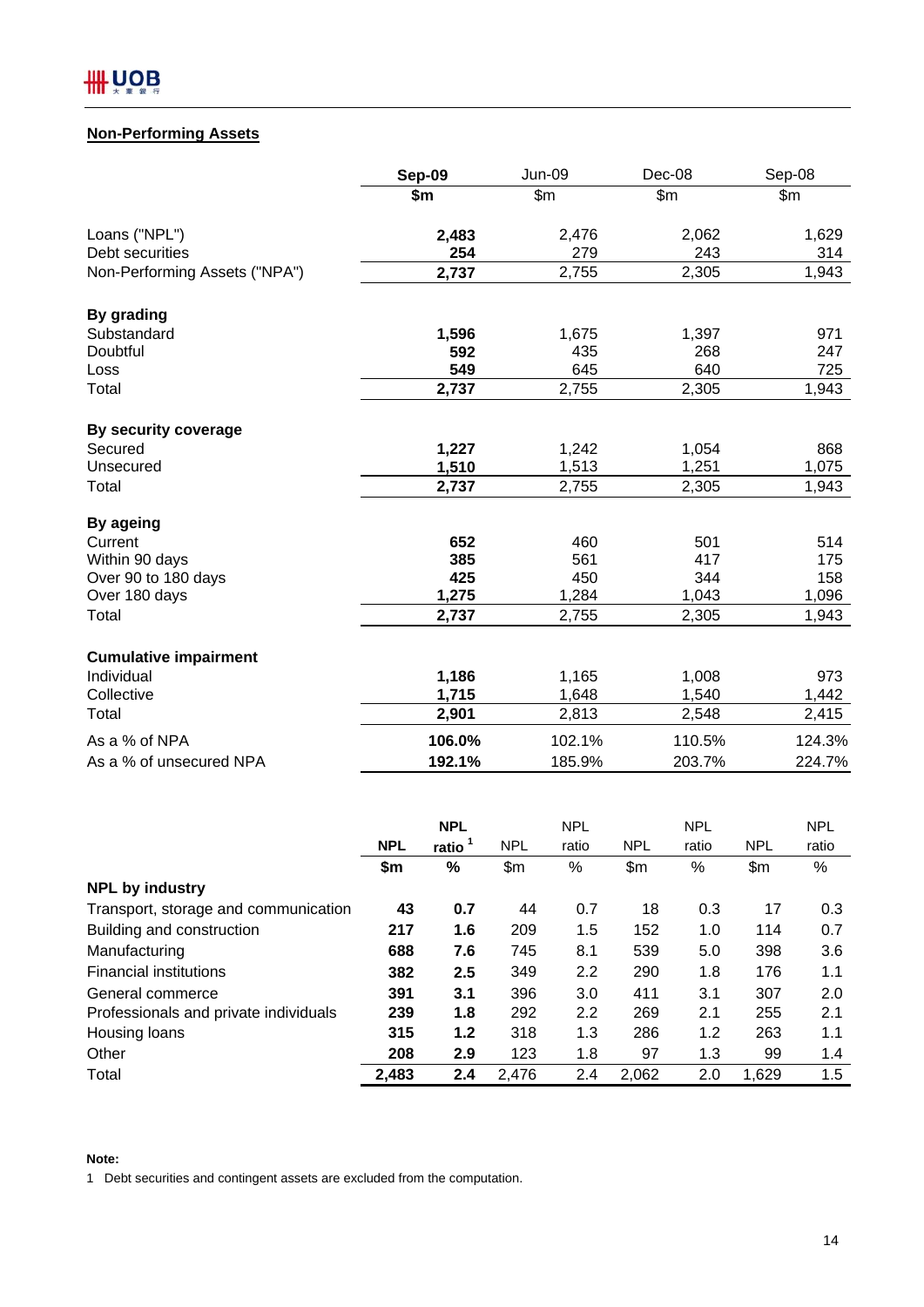## IIII UOB

## **Non-Performing Assets** *(cont'd)*

|                               |            |                    | <b>Total cumulative impairment</b> |               |  |
|-------------------------------|------------|--------------------|------------------------------------|---------------|--|
|                               |            | <b>NPL</b>         | as a % of                          | as a % of     |  |
|                               | <b>NPL</b> | ratio <sup>1</sup> | <b>NPL</b>                         | unsecured NPL |  |
|                               | \$m        | %                  | $\frac{9}{6}$                      | $\%$          |  |
| NPL by geography <sup>2</sup> |            |                    |                                    |               |  |
| Singapore                     |            |                    |                                    |               |  |
| Sep 09                        | 894        | 1.3                | 189.5                              | 344.3         |  |
| <b>Jun 09</b>                 | 931        | 1.4                | 167.7                              | 321.2         |  |
| Dec 08                        | 759<br>572 | 1.2                | 173.1<br>223.4                     | 357.1         |  |
| Sep 08                        |            | 0.9                |                                    | 509.2         |  |
| Malaysia                      |            |                    |                                    |               |  |
| Sep 09                        | 483        | 4.1                | 60.7                               | 162.8         |  |
| Jun 09                        | 495        | 4.2                | 59.0                               | 151.3         |  |
| Dec 08                        | 512        | 4.2                | 69.3                               | 173.2         |  |
| Sep 08                        | 479        | 3.9                | 72.2                               | 179.3         |  |
| Thailand                      |            |                    |                                    |               |  |
| Sep 09                        | 416        | 6.3                | 67.3                               | 107.7         |  |
| <b>Jun 09</b>                 | 431        | 6.5                | 65.9                               | 103.6         |  |
| Dec 08                        | 391        | 5.3                | 73.9                               | 129.6         |  |
| Sep 08                        | 367        | 4.8                | 76.0                               | 125.1         |  |
| Indonesia                     |            |                    |                                    |               |  |
| Sep 09                        | 107        | 3.2                | 60.7                               | 309.5         |  |
| <b>Jun 09</b>                 | 95         | 2.9                | 66.3                               | 262.5         |  |
| Dec 08                        | 60         | 1.9                | 88.3                               | 278.9         |  |
| Sep 08                        | 69         | 2.0                | 76.8                               | 311.8         |  |
| <b>Greater China</b>          |            |                    |                                    |               |  |
| Sep 09                        | 111        | 3.0                | 73.0                               | 188.4         |  |
| <b>Jun 09</b>                 | 109        | 2.7                | 77.1                               | 155.6         |  |
| Dec 08                        | 101        | 2.0                | 79.2                               | 160.0         |  |
| Sep 08                        | 27         | 0.5                | 159.3                              | 307.1         |  |
| Other                         |            |                    |                                    |               |  |
| Sep 09                        | 472        | 5.0                | 36.9                               | 57.8          |  |
| Jun 09                        | 415        | 4.0                | 46.3                               | 78.7          |  |
| Dec 08                        | 239        | 2.3                | 42.7                               | 71.3          |  |
| Sep 08                        | 115        | 1.0                | 65.2                               | 121.0         |  |
| Group NPL                     |            |                    |                                    |               |  |
| Sep 09                        | 2,483      | 2.4                | 104.2                              | 199.5         |  |
| Jun 09                        | 2,476      | 2.4                | 100.0                              | 194.2         |  |
| Dec 08                        | 2,062      | 2.0                | 106.4                              | 217.6         |  |
| Sep 08                        | 1,629      | 1.5                | 127.3                              | 272.9         |  |

Group NPL as at 30 September 2009 was flat at \$2,483 million with NPL ratio remained unchanged at 2.4% over last quarter. Compared to 31 December 2008 and 30 September 2008, the Group NPL was higher across most industries and territories.

#### **Notes:**

<sup>1</sup> Debt securities and contingent assets are excluded from the computations.

<sup>2</sup> Based on the location where the non-performing loans are booked.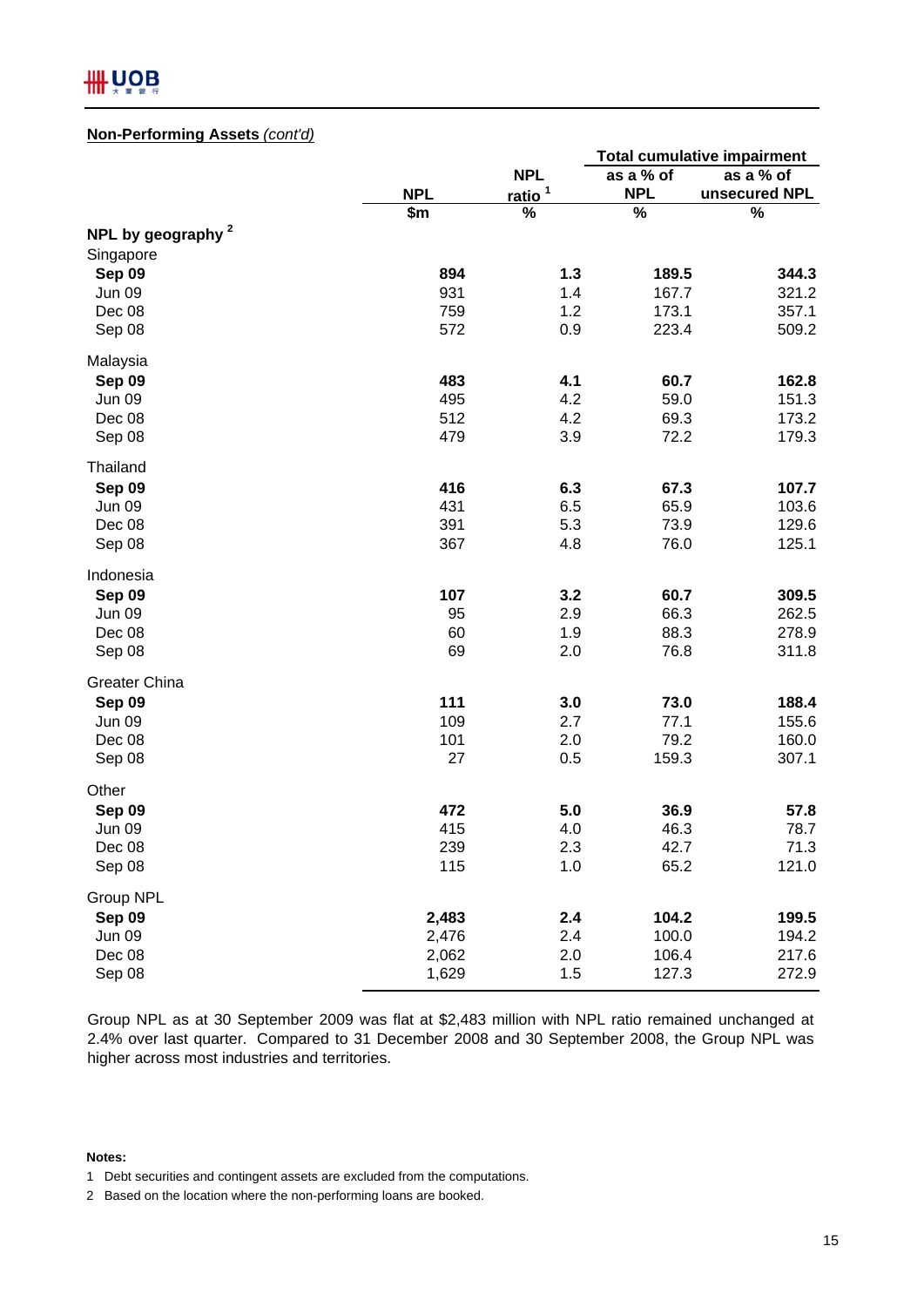## **Performance by Operating Segment**

|                                   | <b>PFS</b>     | <b>IFS</b>              | <b>GMIM</b>             | Other            | <b>Eliminations</b>      | <b>Total</b> |
|-----------------------------------|----------------|-------------------------|-------------------------|------------------|--------------------------|--------------|
|                                   | \$m            | \$m                     | \$m                     | \$m              | \$m                      | \$m          |
| 9M09                              |                |                         |                         |                  |                          |              |
| Operating income                  | 1,424          | 1,633                   | 1,058                   | 140              | (92)                     | 4,163        |
| Operating expenses                | (710)          | (464)                   | (214)                   | (225)            | 92                       | (1,521)      |
| Impairment charges                | (101)          | (403)                   | 1                       | (574)            |                          | (1,077)      |
| Amortisation of intangible assets | (2)            | (6)                     |                         |                  |                          | (8)          |
| Share of profit of associates     |                | 7                       |                         | 80               |                          | 87           |
| Profit before tax                 | 611            | 767                     | 845                     | (578)            | ۰                        | 1,645        |
| <b>Segment assets</b>             | 39,344         | 62,407                  | 66,524                  | 5,258            | (2, 917)                 | 170,616      |
| Intangible assets                 | 1,181          | 2,300                   | 667                     | 80               |                          | 4,228        |
| Investment in associates          |                | 23                      |                         | 1,155            |                          | 1,178        |
| <b>Total assets</b>               | 40,525         | 64,730                  | 67,191                  | 6,493            | (2, 917)                 | 176,022      |
| <b>Segment liabilities</b>        | 64,110         | 52,454                  | 40,961                  | 3,035            | (2, 917)                 | 157,643      |
| <b>Other information</b>          |                |                         |                         |                  |                          |              |
| Inter-segment operating income    | 388            | (314)                   | 63                      | (45)             | (92)                     |              |
| Gross customer loans              | 39,212         | 61,529                  | 103                     | 79               |                          | 100,923      |
| Non-performing assets             | 551            | 1,904                   | 76                      | 206              |                          | 2,737        |
| Capital expenditure               | 5              | 2                       | 1                       | 103              |                          | 111          |
| Depreciation of assets            | $6\phantom{1}$ | 4                       | $\mathbf 2$             | 89               |                          | 101          |
|                                   |                |                         |                         |                  |                          |              |
| 9M08                              |                |                         |                         |                  |                          |              |
| Operating income                  | 1,411          | 1,604                   | 785                     | 186              | (84)                     | 3,902        |
| Operating expenses                | (686)          | (515)                   | (270)                   | (131)            | 84                       | (1, 518)     |
| Impairment charges                | (28)           | (139)                   | (128)                   | (132)            |                          | (427)        |
| Amortisation of intangible assets | (3)            | (5)                     |                         |                  |                          | (8)          |
| Share of profit of associates     |                | 9                       |                         | 80               |                          | 89           |
| Profit before tax                 | 694            | 954                     | 387                     | $\boldsymbol{2}$ | $\overline{\phantom{0}}$ | 2,037        |
| <b>Segment assets</b>             | 36,223         | 70,235                  | 66,604                  | 6,610            | (3,637)                  | 176,035      |
| Intangible assets                 | 1,186          | 2,311                   | 668                     | 80               |                          | 4,245        |
| Investment in associates          |                | 34                      |                         | 1,122            |                          | 1,156        |
| <b>Total assets</b>               | 37,409         | 72,580                  | 67,272                  | 7,812            | (3,637)                  | 181,436      |
| <b>Segment liabilities</b>        | 60,731         | 53,978                  | 49,930                  | 2,910            | (3,637)                  | 163,912      |
| Other information                 |                |                         |                         |                  |                          |              |
| Inter-segment operating income    | 526            | (395)                   | 4                       | (51)             | (84)                     |              |
| Gross customer loans              | 36,105         | 66,246                  | 55                      | 101              |                          | 102,507      |
| Non-performing assets             | 515            | 1,004                   | 172                     | 252              |                          | 1,943        |
| Capital expenditure               | 4              | 3                       | $\overline{\mathbf{c}}$ | 111              |                          | 120          |
| Depreciation of assets            | 3              | $\overline{\mathbf{c}}$ | $\overline{\mathbf{c}}$ | 93               |                          | 100          |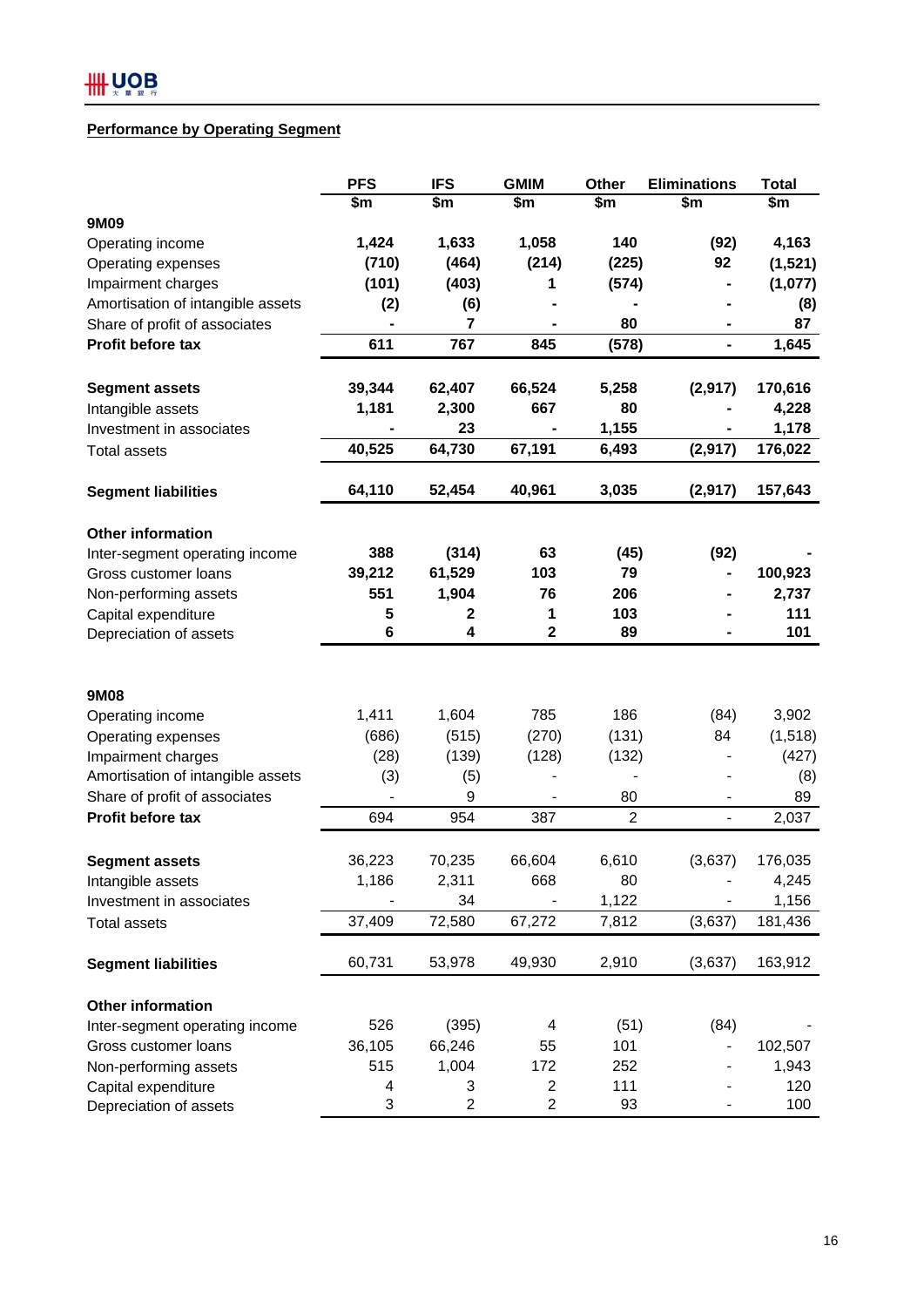### **Performance by Operating Segment** *(cont'd)*

The Group's businesses are organised into the following four segments based on the types of products and services that it provides:

#### **Personal Financial Services ("PFS")**

PFS segment covers Consumer, Privilege and Private Banking. Consumer Banking serves the mass individual customers with a wide range of products and services, including deposits, loans, investments, credit and debit cards and life assurance products. Privilege Banking provides an extended range of financial services, including wealth management, offshore and restricted products such as structured notes, funds of hedge funds, and high networth insurance plans to the wealthy and affluent customers. For the accredited investors and high networth individuals, Private Banking provides an elevated level of personal financial services and consultation.

Segment profit decreased 12.0% to \$611 million in 9M09. The decrease was mainly due to higher impairment charges on loans and lower fee and commission income from investment products and credit cards.

#### **Institutional Financial Services ("IFS")**

IFS segment encompasses Commercial Banking, Corporate Banking, Corporate Finance, Debt Capital Markets, Venture Management and Alternative Investments. Commercial Banking serves the small and medium-sized enterprises. Corporate Banking serves large local corporations, government-linked companies and agencies, including non-bank financial institutions. Both Commercial Banking and Corporate Banking provide customers with a broad range of products and services that include current accounts, deposits, lending, asset finance, trade finance, structured finance, cash management and cross-border payments. Corporate Finance provides services that include lead managing and underwriting equity offerings and corporate advisory services. Debt Capital Markets specialises in solution-based structures to meet clients' financing requirements in structuring, underwriting and arranging syndicated loans for general corporate needs, leveraged buy-outs, project and structured finance, and underwriting and lead managing bond issues. Venture Management manages, advises and invests in private equity funds on behalf of the Group and third-party investors while Alternative Investments invests in third-party funds on behalf of the Group.

Segment profit reduced 19.6% to \$767 million in 9M09. The decrease was mainly due to higher impairment charges on loans and investment securities, partially negated by higher income from Singapore operations.

#### **Global Markets and Investment Management ("GMIM")**

GMIM segment provides a comprehensive range of treasury products and services, including foreign exchange, money market, fixed income, derivatives, margin trading, futures broking, gold products, as well as an array of structured products. It is a dominant player in Singapore dollar treasury instruments as well as a provider of banknote services in the region. It also engages in asset management, proprietary investment activities and management of excess liquidity and capital funds.

Segment profit increased 118.3% to \$845 million in 9M09. The increase was mainly attributed to higher income from money market activities and trading and investment portfolios, coupled with lower impairment charges on investment securities. This was partially negated by lower contributions from asset management activities.

#### **Other**

Other segment includes property-related activities, insurance businesses and income and expenses not attributable to other business segments.

Loss of \$578 million was recorded in 9M09 as compared to profit of \$2 million in 9M08. This was mainly due to higher provision for collective impairment, lower realised gain on investment securities and higher accrual of expenses.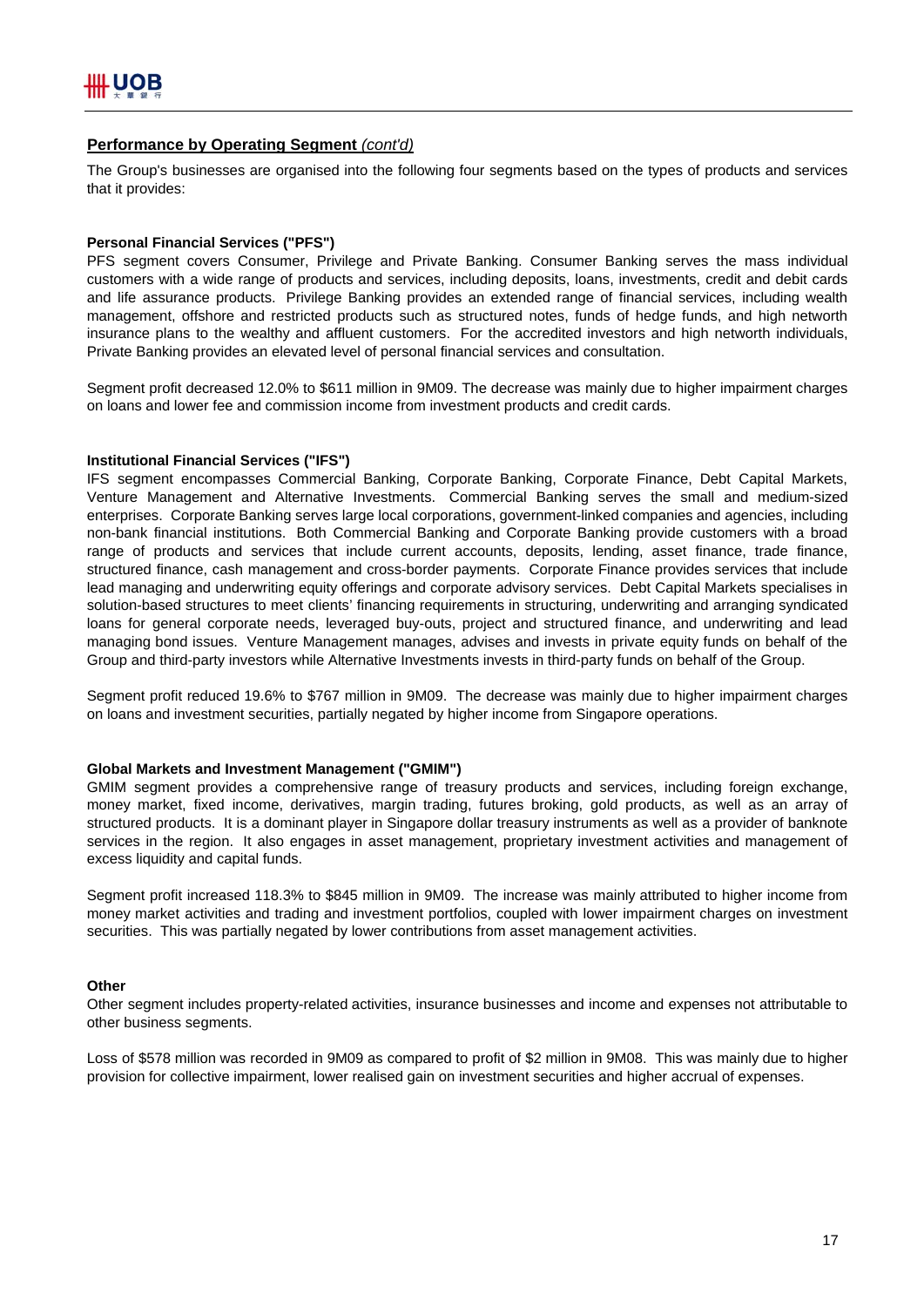

## **Performance by Geographical Segment** <sup>1</sup>

|                               | 9M09  | 9M08  | 3Q09  | 2Q09  | 3Q08  |
|-------------------------------|-------|-------|-------|-------|-------|
|                               | \$m   | \$m   | \$m   | \$m\$ | \$m   |
| <b>Total operating income</b> |       |       |       |       |       |
| Singapore                     | 2,728 | 2,490 | 849   | 979   | 751   |
| Malaysia                      | 430   | 408   | 134   | 142   | 128   |
| Thailand                      | 315   | 344   | 105   | 100   | 114   |
| Indonesia                     | 272   | 206   | 91    | 92    | 75    |
| <b>Greater China</b>          | 161   | 118   | 54    | 62    | 41    |
| Other                         | 257   | 336   | 88    | 83    | 105   |
| Total                         | 4,163 | 3,902 | 1,322 | 1,458 | 1,213 |
|                               |       |       |       |       |       |
| <b>Profit before tax</b>      |       |       |       |       |       |
| Singapore                     | 1,057 | 1,508 | 421   | 283   | 421   |
| Malaysia                      | 227   | 169   | 76    | 68    | 60    |
| Thailand                      | 64    | 65    | 17    | 26    | 25    |
| Indonesia                     | 118   | 75    | 34    | 43    | 26    |
| <b>Greater China</b>          | 80    | 31    | 29    | 34    | 14    |
| Other                         | 106   | 196   | 45    | 51    | 38    |
|                               | 1,653 | 2,046 | 622   | 505   | 583   |
| Intangible assets amortised   | (8)   | (8)   | (3)   | (3)   | (3)   |
| Total                         | 1,645 | 2,037 | 620   | 502   | 580   |

Singapore and the regional countries accounted for 64.0% and 24.7% of the Group's pre-tax profit in 9M09 respectively.

|                     | Sep-09  | Jun-09  | Dec-08  | Sep-08  |
|---------------------|---------|---------|---------|---------|
|                     | \$m     | \$m     | \$m     | \$m\$   |
| <b>Total assets</b> |         |         |         |         |
| Singapore           | 117,948 | 117,332 | 120,064 | 118,760 |
| Malaysia            | 16,501  | 17,148  | 17,354  | 16,903  |
| Thailand            | 8,621   | 8,564   | 8,902   | 8,779   |
| Indonesia           | 4,675   | 4.590   | 4,082   | 4,359   |
| Greater China       | 6,376   | 7,337   | 8,597   | 7,963   |
| Other               | 17,674  | 18,278  | 19.731  | 20,427  |
|                     | 171,795 | 173,248 | 178,730 | 177,190 |
| Intangible assets   | 4,228   | 4,225   | 4,211   | 4,245   |
| Total               | 176,022 | 177,473 | 182,941 | 181,436 |

**Note:**

<sup>1</sup> Based on the location where the transactions and assets are booked which approximates that based on the location of the customers and assets. Information is stated after elimination of inter-segment transactions.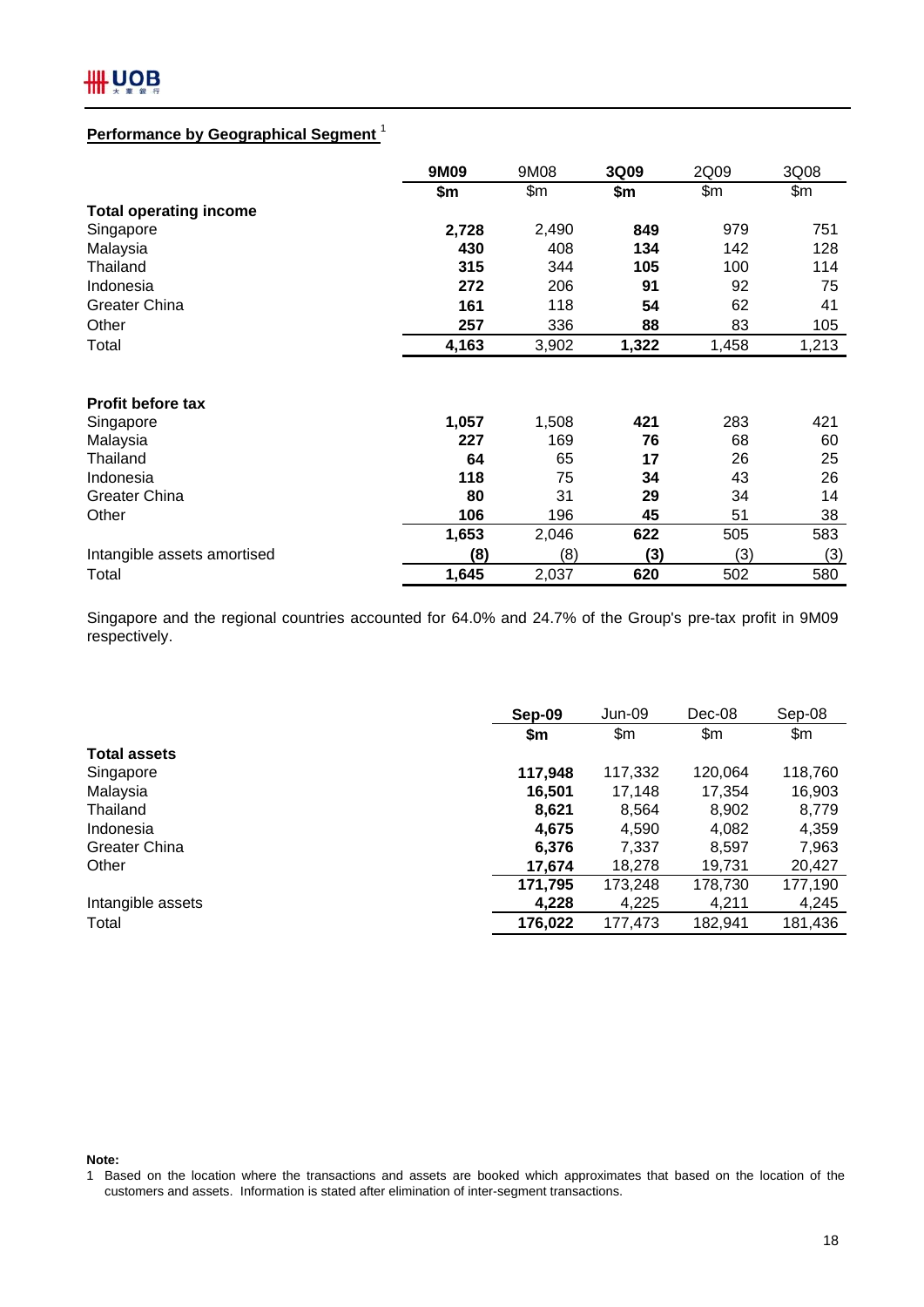## IIII UOB

## **Capital Adequacy Ratios**

|                                        | Sep-09   | <b>Jun-09</b> | Dec-08   | Sep-08   |
|----------------------------------------|----------|---------------|----------|----------|
|                                        | \$m      | \$m\$         | \$m      | \$m      |
| <b>Tier 1 capital</b>                  |          |               |          |          |
| Share capital                          | 1,898    | 1,896         | 1,896    | 1,896    |
| Preference shares                      | 2,149    | 2,149         | 2,149    | 2,149    |
| Disclosed reserves/other               | 14,672   | 14,276        | 13,251   | 13,969   |
| Tier 1 deductions                      | (5, 108) | (5,098)       | (4, 840) | (4, 837) |
|                                        | 13,611   | 13,223        | 12,456   | 13,177   |
| <b>Upper Tier 2 capital</b>            |          |               |          |          |
| Cumulative collective impairment/other | 881      | 863           | 478      | 708      |
| Subordinated notes                     | 4,811    | 4,822         | 5,259    | 4,974    |
| Tier 2 deductions                      | (620)    | (613)         | (617)    | (580)    |
|                                        | 5,072    | 5,072         | 5,120    | 5,102    |
| <b>Total capital</b>                   | 18,683   | 18,295        | 17,576   | 18,279   |
| <b>Risk-weighted assets</b>            | 101,130  | 104,821       | 114,712  | 118,044  |
| Capital adequacy ratios ("CAR")        |          |               |          |          |
| Tier 1                                 | 13.5%    | 12.6%         | 10.9%    | 11.2%    |
| Total                                  | 18.5%    | 17.5%         | 15.3%    | 15.5%    |

As at 30 September 2009, Group tier 1 and total CAR of 13.5% and 18.5% were well above the minimum 6% and 10% required by MAS respectively.

The increase in CAR over 30 June 2009 was largely contributed by lower risk-weighted assets.

The higher CAR over 30 September 2008 were due primarily to lower risk-weighted assets and higher retained earnings.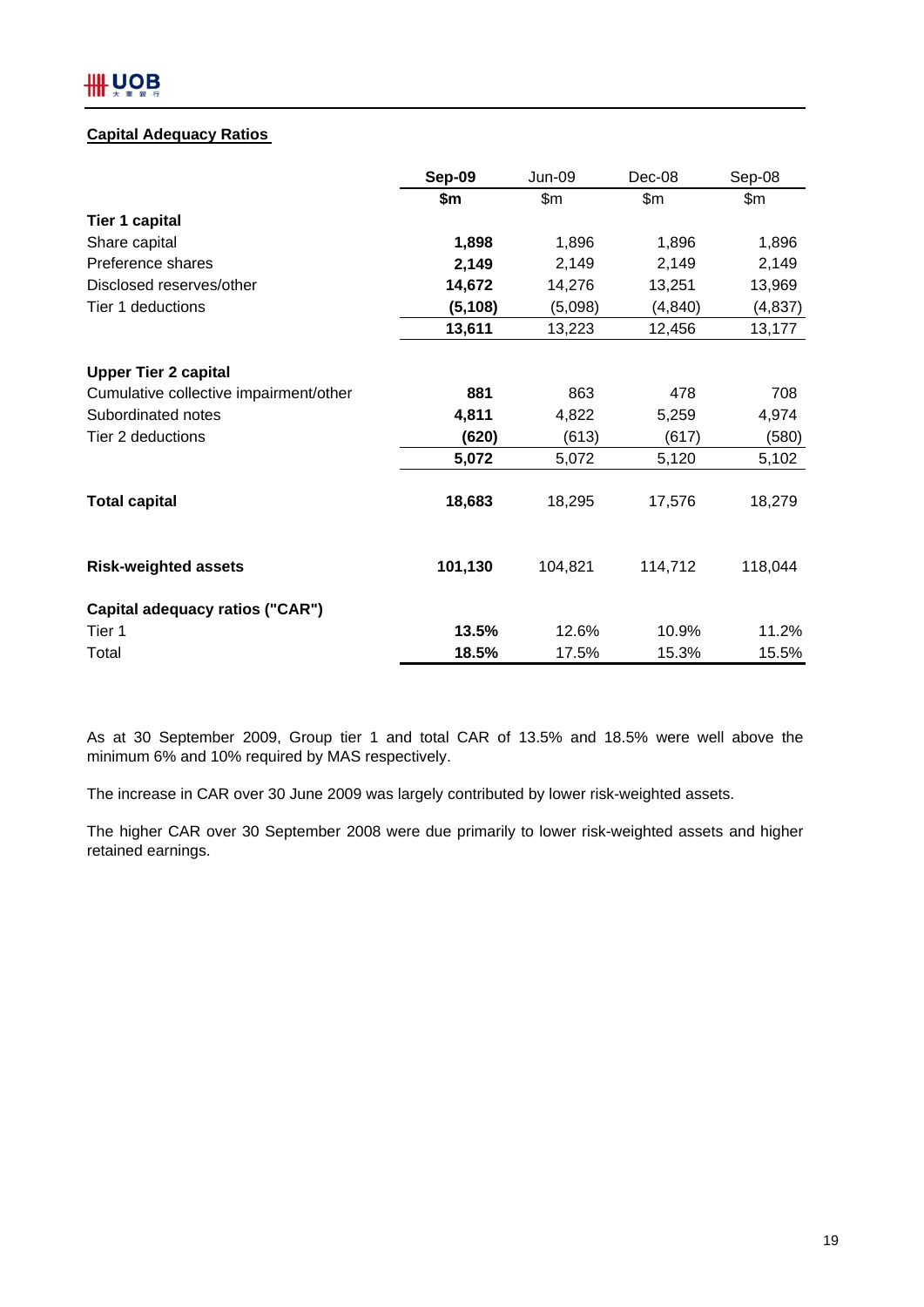## **Consolidated Profit and Loss Account (Unaudited)**

|                                        | 9M09  | 9M08  | $+$ /(-) | 3Q09  | 2Q09           | $+$ /(-) | 3Q08  | $+$ /(-)                 |
|----------------------------------------|-------|-------|----------|-------|----------------|----------|-------|--------------------------|
|                                        | \$m   | \$m   | %        | \$m   | $\mathsf{S}$ m | %        | \$m\$ | $\overline{\frac{9}{6}}$ |
| Interest income                        | 3,955 | 5,193 | (23.8)   | 1,245 | 1,281          | (2.8)    | 1,727 | (27.9)                   |
| Less: Interest expense                 | 1,173 | 2,575 | (54.4)   | 320   | 373            | (14.3)   | 834   | (61.7)                   |
| Net interest income                    | 2,782 | 2,618 | 6.3      | 925   | 908            | 2.0      | 893   | 3.6                      |
| Dividend income                        | 37    | 55    | (32.5)   | 10    | 23             | (54.7)   | 12    | (12.6)                   |
| Fee and commission income              | 729   | 866   | (15.8)   | 264   | 225            | 17.4     | 274   | (3.4)                    |
| Rental income                          | 107   | 81    | 32.2     | 36    | 36             | (0.1)    | 29    | 23.2                     |
| Other operating income                 | 508   | 282   | 80.2     | 85    | 266            | (68.0)   | 5     | <b>NM</b>                |
| <b>Non-interest income</b>             | 1,381 | 1,284 | 7.6      | 396   | 551            | (28.0)   | 319   | 24.1                     |
| <b>Total operating income</b>          | 4,163 | 3,902 | 6.7      | 1,322 | 1,458          | (9.4)    | 1,213 | 9.0                      |
| Less: Staff costs                      | 808   | 808   |          | 272   | 276            | (1.6)    | 262   | 3.7                      |
| Other operating expenses               | 713   | 711   | 0.3      | 238   | 244            | (2.5)    | 242   | (1.6)                    |
| <b>Total operating expenses</b>        | 1,521 | 1,518 | 0.2      | 510   | 520            | (2.0)    | 504   | 1.2                      |
| <b>Operating profit before charges</b> | 2,643 | 2,384 | 10.9     | 812   | 938            | (13.4)   | 709   | 14.6                     |
| Less: Amortisation/impairment charges  |       |       |          |       |                |          |       |                          |
| Intangible assets                      | 8     | 8     | (8.4)    | 3     | 3              | 3.1      | 3     | (8.6)                    |
| Loans and other assets                 | 1,077 | 427   | 152.4    | 235   | 465            | (49.5)   | 158   | 49.0                     |
| <b>Operating profit after charges</b>  | 1,558 | 1,949 | (20.0)   | 574   | 471            | 22.0     | 548   | 4.8                      |
| Share of profit of associates          | 87    | 89    | (1.7)    | 46    | 32             | 44.5     | 32    | 40.7                     |
| <b>Profit before tax</b>               | 1,645 | 2,037 | (19.2)   | 620   | 502            | 23.4     | 580   | 6.8                      |
| Less: Tax                              | 251   | 412   | (39.1)   | 116   | 23             | 394.8    | 97    | 19.8                     |
| Profit for the financial period        | 1,394 | 1,626 | (14.2)   | 504   | 479            | 5.3      | 484   | 4.2                      |
| Attributable to:                       |       |       |          |       |                |          |       |                          |
| <b>Equity holders of the Bank</b>      | 1,380 | 1,605 | (14.0)   | 500   | 470            | 6.3      | 475   | 5.3                      |
| Minority interests                     | 14    | 21    | (29.7)   | 4     | 8              | (55.5)   | 9     | (56.8)                   |
|                                        | 1,394 | 1,626 | (14.2)   | 504   | 479            | 5.3      | 484   | 4.2                      |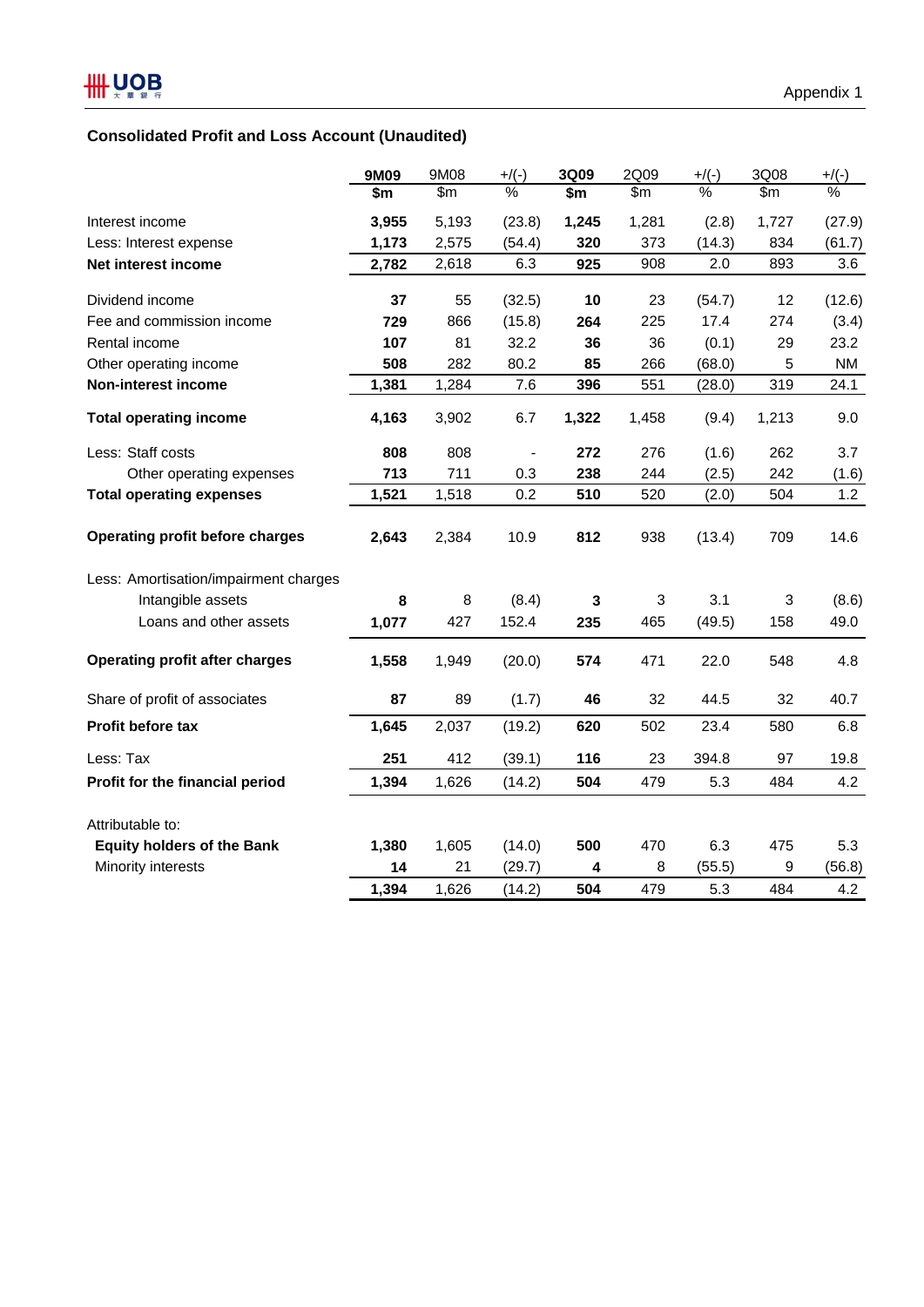## **Consolidated Statement of Total Comprehensive Income (Unaudited)**

|                                        | 9M09  | 9M08    | $+$ /(-) | 3Q09  | 2Q09  | $+$ /(-) | 3Q08    | $+$ /(-)  |
|----------------------------------------|-------|---------|----------|-------|-------|----------|---------|-----------|
|                                        | \$m   | \$m     | $\%$     | \$m   | \$m   | %        | \$m     | %         |
| Profit for the financial period        | 1,394 | 1,626   | (14.2)   | 504   | 479   | 5.3      | 484     | 4.2       |
| Currency translation adjustments       | 98    | (204)   | ΝM       | (22)  | (12)  | (86.3)   | 130     | (116.6)   |
| Change in available-for-sale reserve   |       |         |          |       |       |          |         |           |
| Net change in fair value               | 1,774 | (1,635) | ΝM       | 597   | 1,155 | (48.3)   | (1,035) | NM        |
| Transfer to profit and loss account    |       |         |          |       |       |          |         |           |
| on disposal/impairment                 | 310   | (42)    | NM       | 21    | 93    | (77.2)   | 47      | (55.5)    |
| Change in share of other comprehensive |       |         |          |       |       |          |         |           |
| income of associates                   | 78    | (119)   | ΝM       | 34    | 77    | (56.1)   | (53)    | NM        |
| Other comprehensive income for         |       |         |          |       |       |          |         |           |
| the financial period                   | 2,261 | (2,001) | ΝM       | 630   | 1,313 | (52.0)   | (910)   | NM        |
| Total comprehensive income for         |       |         |          |       |       |          |         |           |
| the financial period                   | 3,655 | (375)   | NM       | 1,134 | 1,792 | (36.7)   | (426)   | NM.       |
| Attributable to:                       |       |         |          |       |       |          |         |           |
| <b>Equity holders of the Bank</b>      | 3,631 | (375)   | ΝM       | 1,126 | 1,779 | (36.7)   | (438)   | <b>NM</b> |
| Minority interests                     | 24    | (1)     | ΝM       | 8     | 13    | (40.3)   | 11      | (31.0)    |
|                                        | 3,655 | (375)   | ΝM       | 1,134 | 1,792 | (36.7)   | (426)   | ΝM        |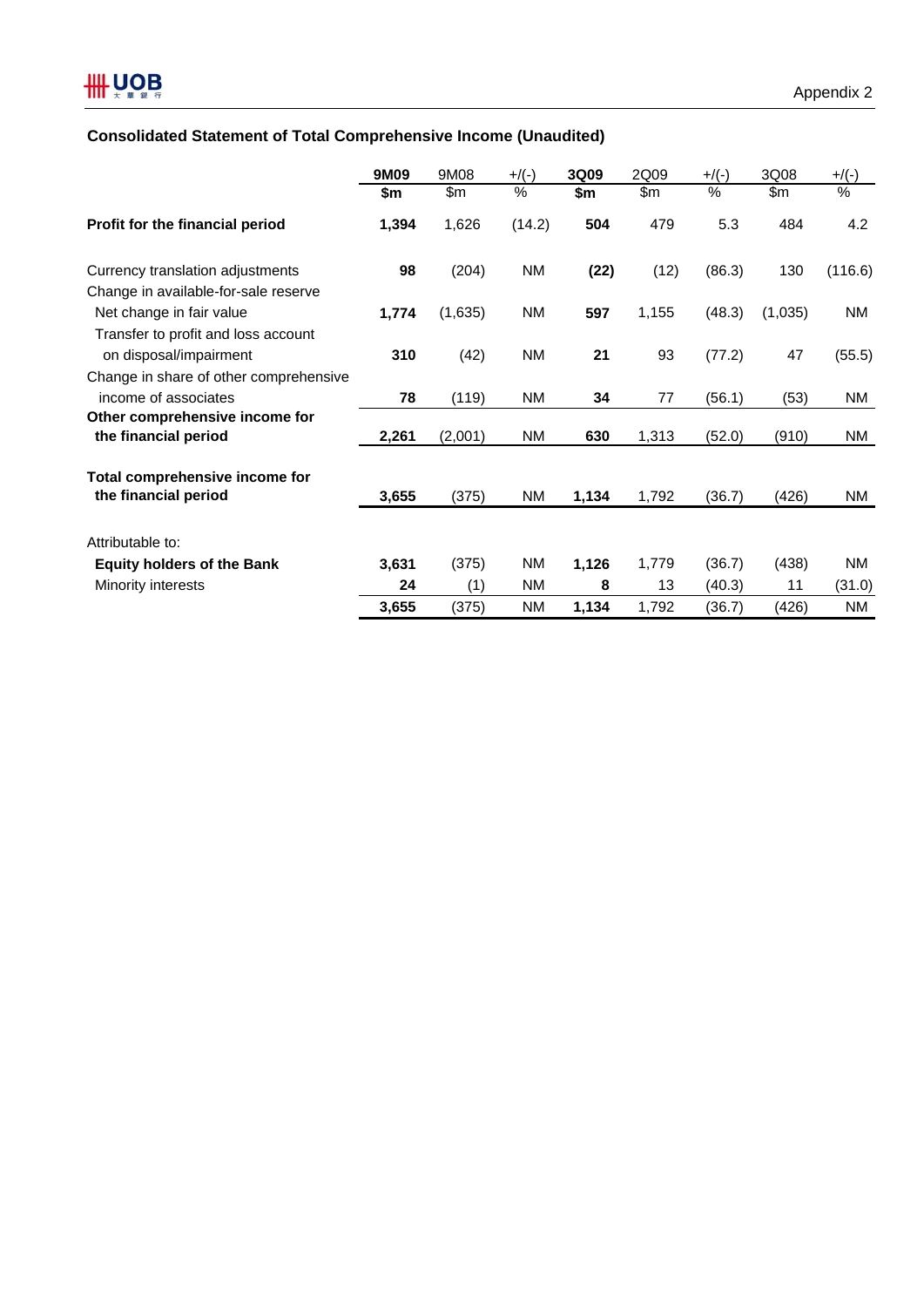## **Consolidated Balance Sheet (Unaudited)**

|                                                        | Sep-09         | Jun-09         | Dec-08 $1$     | Sep-08         |
|--------------------------------------------------------|----------------|----------------|----------------|----------------|
|                                                        | \$m            | \$m            | \$m            | \$m            |
| <b>Equity</b>                                          |                |                |                |                |
| Share capital                                          | 4,047          | 4,045          | 4,045          | 4,045          |
| Retained earnings                                      | 6,144          | 5,980          | 5,724          | 5,715          |
| Other reserves                                         | 8,025          | 7,407          | 5,804          | 7,396          |
| Equity attributable to equity holders of the Bank      | 18,215         | 17,431         | 15,573         | 17,155         |
| Minority interests                                     | 164            | 159            | 146            | 368            |
| Total                                                  | 18,380         | 17,590         | 15,719         | 17,523         |
| <b>Liabilities</b>                                     |                |                |                |                |
| Deposits and balances of banks                         | 23,928         | 25,217         | 28,452         | 32,649         |
| Deposits and balances of non-bank customers            | 116,462        | 116,989        | 118,171        | 113,123        |
| Bills and drafts payable                               | 1,340          | 1,126          | 1,548          | 2,043          |
| Other liabilities                                      | 9,792          | 10,448         | 12,805         | 9,904          |
| Debts issued                                           | 6,121          | 6,102          | 6,246          | 6,194          |
| Total                                                  | 157,643        | 159,882        | 167,222        | 163,912        |
| <b>Total equity and liabilities</b>                    | 176,022        | 177,473        | 182,941        | 181,436        |
| <b>Assets</b>                                          |                |                |                |                |
| Cash, balances and placements with central banks       | 11,636         | 16,279         | 20,290         | 17,329         |
| Singapore Government treasury bills and securities     | 13,685         | 13,441         | 8,969          | 6,387          |
| Other government treasury bills and securities         | 5,078          | 3,341          | 2,341          | 3,416          |
| <b>Trading securities</b>                              | 131            | 121            | 139            | 208            |
| Placements and balances with banks                     | 13,577         | 12,823         | 15,196         | 18,583         |
| Loans to non-bank customers                            | 98,337         | 97,781         | 99,840         | 100,433        |
| Investment securities                                  | 16,569         | 16,395         | 15,674         | 17,570         |
| Other assets                                           | 9,428          | 9,757          | 13,091         | 9,929          |
| Investment in associates                               | 1,178          | 1,119          | 1,096          | 1,156          |
| Properties and other fixed assets<br>Intangible assets | 2,177<br>4,228 | 2,191<br>4,225 | 2,094<br>4,211 | 2,180<br>4,245 |
|                                                        |                |                |                |                |
| Total                                                  | 176,022        | 177,473        | 182,941        | 181,436        |
| <b>Off-Balance Sheet Items</b>                         |                |                |                |                |
| <b>Contingent liabilities</b>                          | 12,026         | 12,251         | 12,000         | 13,827         |
| <b>Financial derivatives</b>                           | 309,328        | 344,186        | 368,299        | 418,953        |
| Commitments                                            | 53,937         | 52,811         | 45,232         | 47,941         |
|                                                        |                |                |                |                |
| Net asset value per ordinary share (\$)                | 10.67          | 10.14          | 8.90           | 9.96           |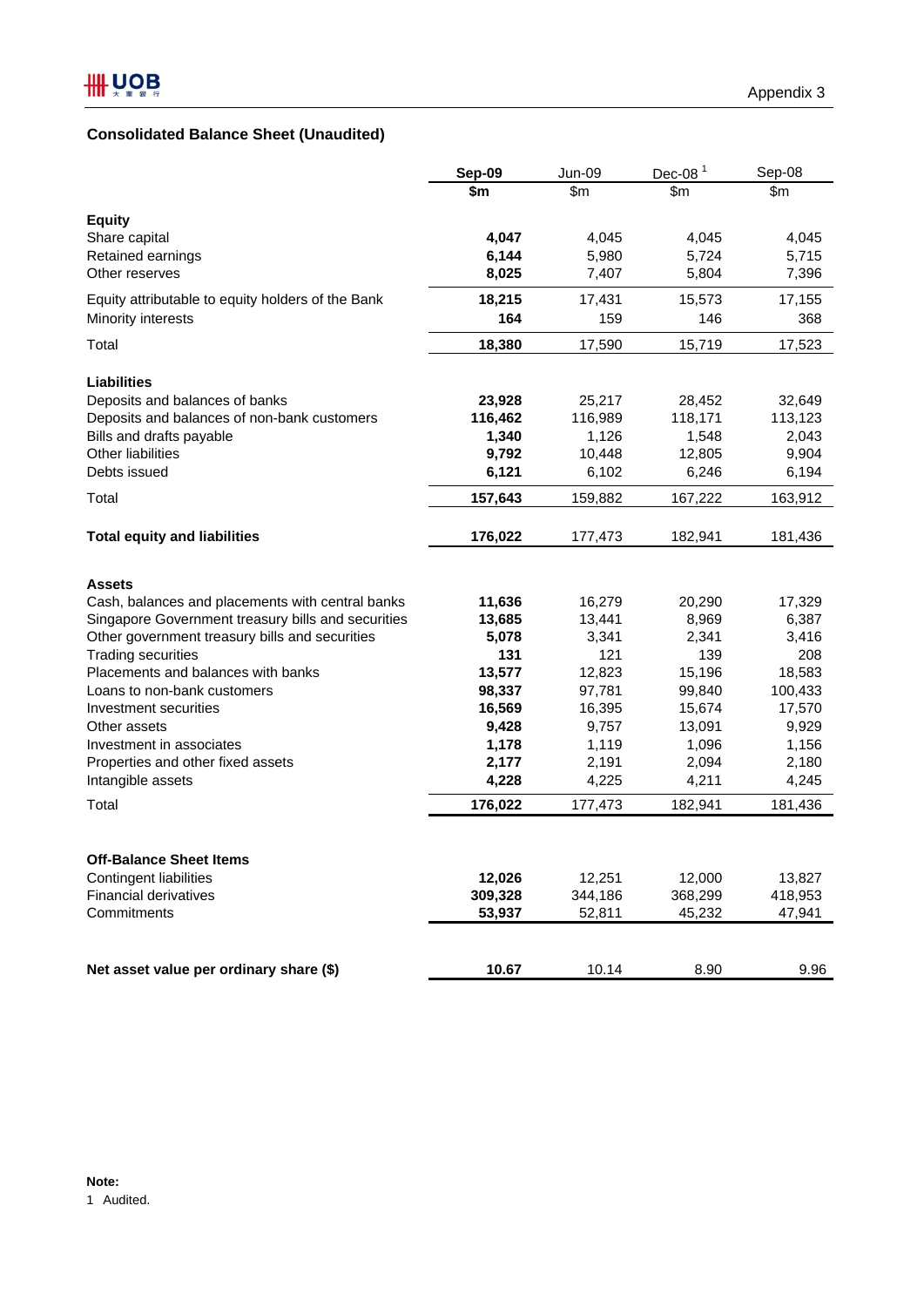## **Consolidated Statement of Changes in Equity (Unaudited)**

|                                                         |                |                 | Attributable to equity holders of the Bank |                        |                              |                |
|---------------------------------------------------------|----------------|-----------------|--------------------------------------------|------------------------|------------------------------|----------------|
|                                                         | <b>Share</b>   | <b>Retained</b> | Other                                      |                        | <b>Minority</b>              | <b>Total</b>   |
|                                                         | capital        | earnings        | reserves                                   | <b>Total</b>           | interests                    | equity         |
|                                                         | \$m            | \$m             | \$m                                        | $\overline{\text{sm}}$ | \$m                          | \$m            |
| Balance at 1 January 2009<br>Total comprehensive income | 4,045          | 5,724           | 5,804                                      | 15,573                 | 146                          | 15,719         |
| for the financial period                                |                | 1,380           | 2,251                                      | 3,631                  | 24                           | 3,655          |
| <b>Transfers</b>                                        |                | 41              | (41)                                       |                        |                              |                |
| Change in minority interests                            |                |                 | 0                                          | 0                      | (0)                          | (0)            |
| <b>Dividends</b>                                        |                | (1,002)         |                                            | (1,002)                | (5)                          | (1,007)        |
| Share-based compensation                                |                |                 | 11                                         | 11                     |                              | 11             |
| Issue of shares under share<br>option scheme            | $\mathbf 2$    |                 |                                            | $\mathbf 2$            |                              | $\mathbf 2$    |
| Balance at 30 September 2009                            | 4,047          | 6,144           | 8,025                                      | 18,215                 | 164                          | 18,380         |
|                                                         |                |                 |                                            |                        |                              |                |
| Balance at 1 January 2008<br>Total comprehensive income | 2,845          | 5,119           | 9,364                                      | 17,329                 | 398                          | 17,726         |
| for the financial period                                |                | 1,605           | (1,979)                                    | (375)                  | (1)                          | (375)          |
| <b>Transfers</b>                                        |                | (1)             | 1                                          |                        |                              |                |
| Change in minority interests                            |                |                 |                                            |                        | (1)                          | (1)            |
| <b>Dividends</b>                                        |                | (1,009)         |                                            | (1,009)                | (28)                         | (1,037)        |
| Share buyback - held in treasury                        | (120)          |                 |                                            | (120)                  |                              | (120)          |
| Share-based compensation                                |                |                 | 10                                         | 10                     |                              | 10             |
| Issue of shares under share                             |                |                 |                                            |                        |                              |                |
| option scheme                                           | $\overline{2}$ |                 |                                            | $\overline{c}$         |                              | $\overline{c}$ |
| Issue of Class E preference shares                      | 1,317          |                 |                                            | 1,317                  | $\qquad \qquad \blacksquare$ | 1,317          |
| Balance at 30 September 2008                            | 4,045          | 5,715           | 7,396                                      | 17,155                 | 368                          | 17,523         |
|                                                         |                |                 |                                            |                        |                              |                |
| Balance at 1 July 2009                                  | 4,045          | 5,980           | 7,407                                      | 17,431                 | 159                          | 17,590         |
| Total comprehensive income                              |                |                 |                                            |                        |                              |                |
| for the financial period                                |                | 500             | 626                                        | 1,126                  | 8                            | 1,134          |
| Transfers                                               |                | q               | (9)                                        |                        |                              |                |
| Change in minority interests                            |                |                 | 0                                          | $\mathbf 0$            | (0)                          | (0)            |
| <b>Dividends</b>                                        |                | (345)           |                                            | (345)                  | (2)                          | (347)          |
| Share-based compensation                                |                |                 | 0                                          | 0                      |                              | 0              |
| Issue of shares under share                             |                |                 |                                            |                        |                              |                |
| option scheme                                           | $\mathbf 2$    |                 |                                            | $\mathbf{2}$           |                              | $\mathbf{2}$   |
| Balance at 30 September 2009                            | 4,047          | 6,144           | 8,025                                      | 18,215                 | 164                          | 18,380         |
| Balance at 1 July 2008                                  | 2,727          | 5,551           | 8,305                                      | 16,583                 | 364                          | 16,947         |
| Total comprehensive income                              |                |                 |                                            |                        |                              |                |
| for the financial period                                |                | 475             | (913)                                      | (438)                  | 11                           | (426)          |
| Change in minority interests                            |                |                 |                                            |                        | (0)                          | (0)            |
| <b>Dividends</b>                                        |                | (311)           |                                            | (311)                  | (8)                          | (319)          |
| Share-based compensation                                |                |                 | 3                                          | 3                      |                              | 3              |
| Issue of shares under share                             |                |                 |                                            |                        |                              |                |
| option scheme                                           | $\pmb{0}$      |                 |                                            | 0                      |                              | 0              |
| Issue of Class E preference shares                      | 1,317          |                 |                                            | 1,317                  |                              | 1,317          |
| Balance at 30 September 2008                            | 4,045          | 5,715           | 7,396                                      | 17,155                 | 368                          | 17,523         |
|                                                         |                |                 |                                            |                        |                              |                |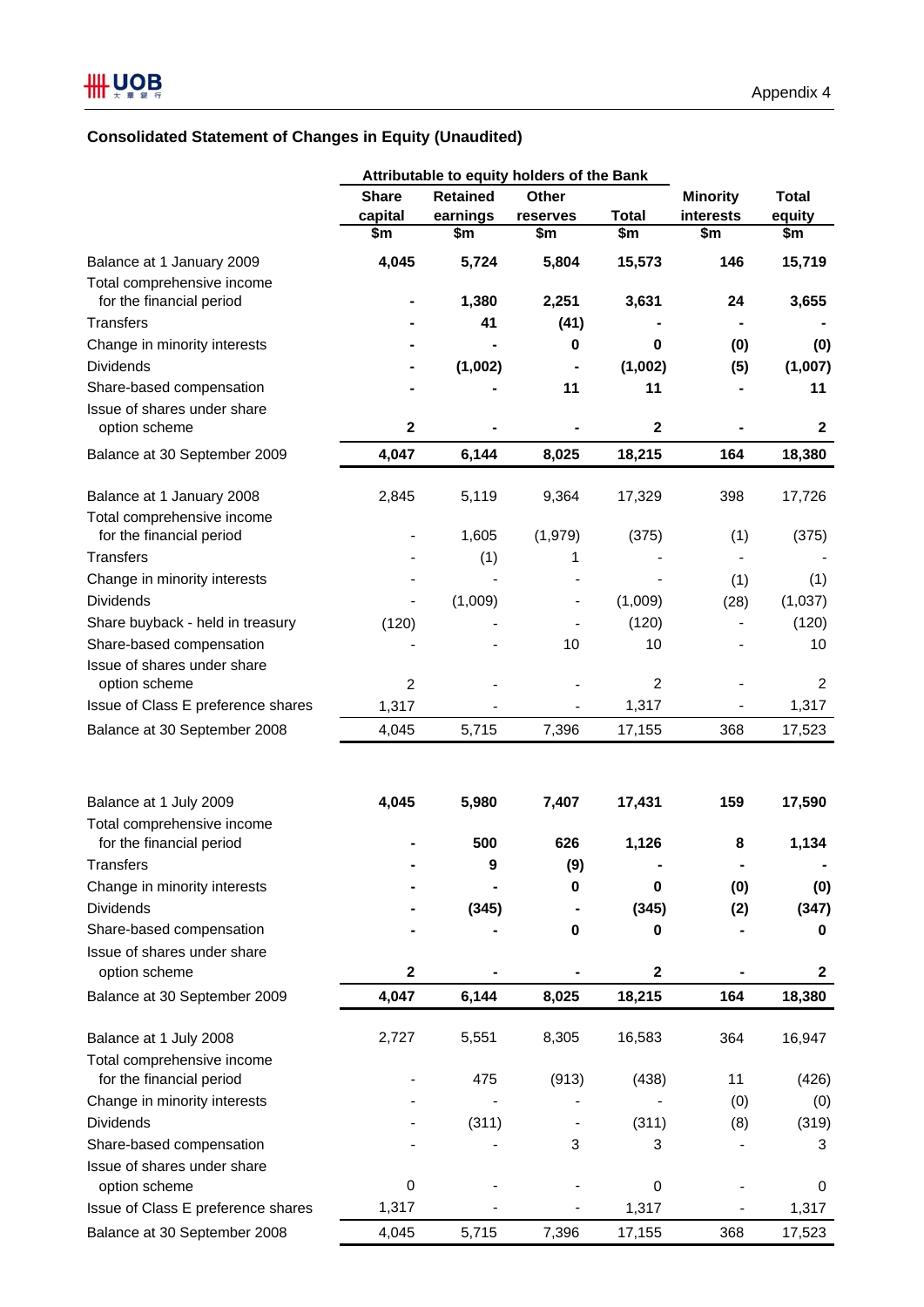## **Consolidated Cash Flow Statement (Unaudited)**

|                                                                | 9M09        | 9M08     | 3Q09        | 3Q08     |
|----------------------------------------------------------------|-------------|----------|-------------|----------|
|                                                                | \$m         | \$m\$    | \$m         | \$m      |
| Cash flows from operating activities                           |             |          |             |          |
| Operating profit before amortisation and impairment charges    | 2,643       | 2,384    | 812         | 709      |
| Adjustments for:                                               |             |          |             |          |
| Depreciation of assets                                         | 101         | 100      | 34          | 33       |
| Net (gain)/loss on disposal of assets                          | (36)        | (171)    | 8           | (14)     |
| Share-based compensation                                       | 11          | 10       | 0           | 3        |
| Operating profit before working capital changes                | 2,718       | 2,323    | 855         | 731      |
| Increase/(decrease) in working capital                         |             |          |             |          |
| Deposits                                                       | (6, 233)    | 6,712    | (1, 816)    | 312      |
| Bills and drafts payable                                       | (209)       | 220      | 213         | 73       |
| <b>Other liabilities</b>                                       | (2,995)     | 544      | (660)       | 71       |
| <b>Trading securities</b>                                      | 8           | 202      | (10)        | 203      |
| Placements and balances with banks                             | 1,619       | (3,376)  | (753)       | (2,959)  |
| Loans to non-bank customers                                    | 834         | (8,038)  | (782)       | (3, 140) |
| Other assets                                                   | 3,363       | (605)    | 270         | 131      |
| Cash used in operations                                        | (893)       | (2,018)  | (2,684)     | (4, 577) |
| Income tax paid                                                | (363)       | (695)    | (122)       | (332)    |
| Net cash used in operating activities                          | (1, 256)    | (2, 712) | (2,805)     | (4,909)  |
| Cash flows from investing activities                           |             |          |             |          |
| Net cash flow on disposal/(acquisition) of:                    |             |          |             |          |
| Investment securities and associates                           | 1,211       | 207      | 510         | (289)    |
| Properties and other fixed assets                              | (175)       | (185)    | (15)        | (160)    |
| Change in minority interests                                   | (0)         | (1)      | (0)         | (0)      |
| Dividends received from associates                             | 54          | 57       | 5           | 1        |
| Net cash provided by/(used in) investing activities            | 1,090       | 78       | 501         | (448)    |
|                                                                |             |          |             |          |
| Cash flows from financing activities                           |             |          |             |          |
| Proceeds from issue of ordinary shares                         | $\mathbf 2$ | 2        | $\mathbf 2$ | 0        |
| Net proceeds from issue of Class E preference shares           |             | 1,317    |             | 1,317    |
| Net (decrease)/increase in debts issued                        | (125)       | (473)    | 19          | (143)    |
| Share buyback                                                  |             | (120)    |             |          |
| Dividends paid on ordinary shares                              | (903)       | (979)    | (301)       | (301)    |
| Dividends paid on preference shares                            | (109)       | (41)     | (54)        | (21)     |
| Dividends paid to minority interests                           | (5)         | (28)     | (2)         | (8)      |
| Net cash (used in)/provided by financing activities            | (1, 141)    | (321)    | (336)       | 846      |
| Currency translation adjustments                               | 106         | (195)    | (21)        | 118      |
| Net decrease in cash and cash equivalents                      | (1, 201)    | (3, 151) | (2,662)     | (4, 393) |
| Cash and cash equivalents at beginning of the financial period | 31,600      | 30,283   | 33,061      | 31,525   |
| Cash and cash equivalents at end of the financial period       | 30,398      | 27,132   | 30,398      | 27,132   |
| Represented by:                                                |             |          |             |          |
| Cash, balances and placements with central banks               | 11,636      | 17,329   | 11,636      | 17,329   |
| Singapore Government treasury bills and securities             | 13,685      | 6,387    | 13,685      | 6,387    |
| Other government treasury bills and securities                 | 5,078       | 3,416    | 5,078       | 3,416    |
|                                                                |             |          |             |          |
| Cash and cash equivalents at end of the financial period       | 30,398      | 27,132   | 30,398      | 27,132   |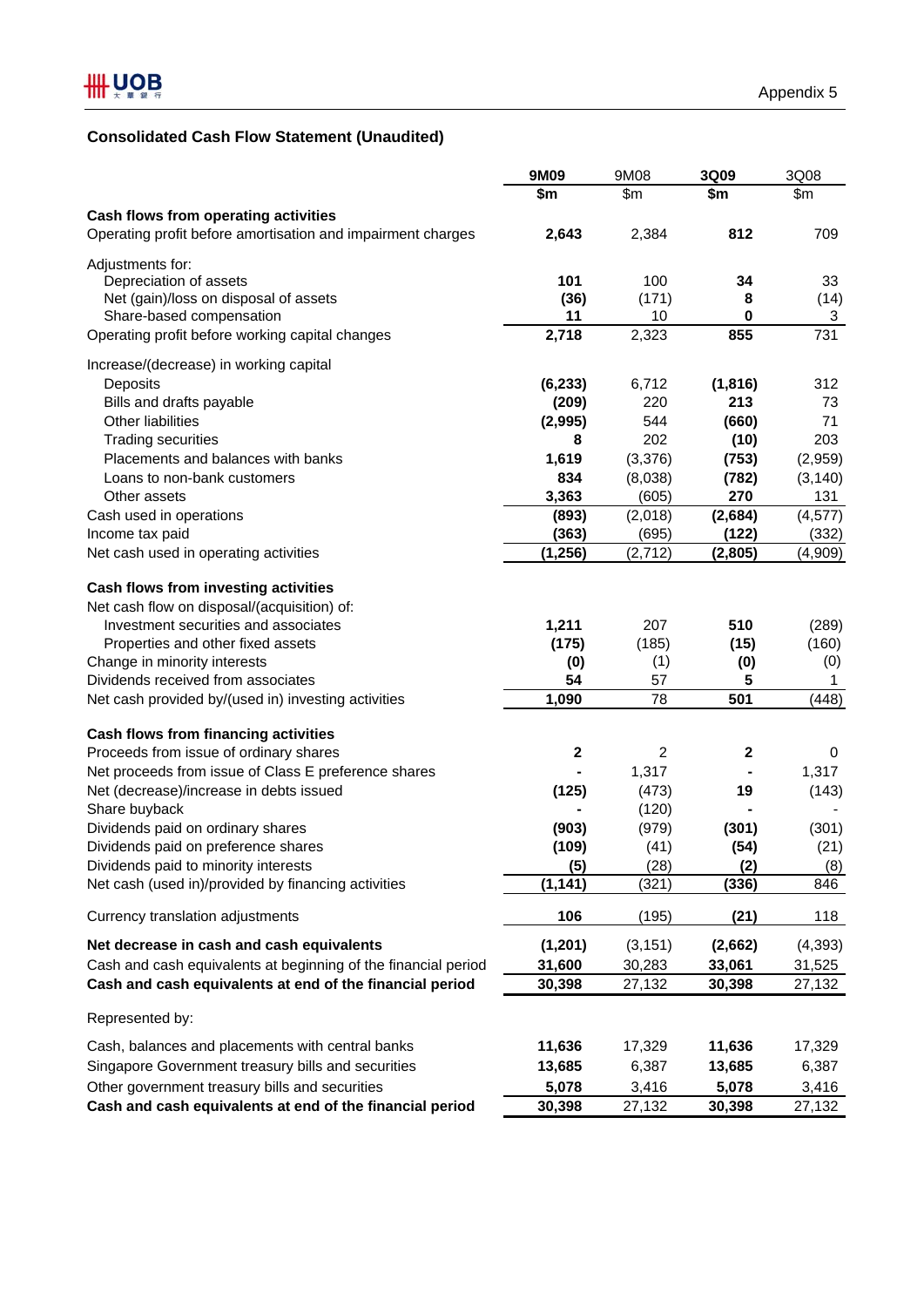## **Balance Sheet of the Bank (Unaudited)**

|                                                    | Sep-09  | Jun-09  | Dec-08 $1$ | Sep-08  |
|----------------------------------------------------|---------|---------|------------|---------|
|                                                    | \$m     | \$m     | \$m\$      | \$m     |
| <b>Equity</b>                                      |         |         |            |         |
| Share capital                                      | 3,215   | 3,213   | 3,213      | 3,213   |
| Retained earnings                                  | 5,234   | 5,161   | 5,031      | 4,284   |
| Other reserves                                     | 7,634   | 7,046   | 5,632      | 6,591   |
| Total                                              | 16,083  | 15,421  | 13,876     | 14,088  |
| <b>Liabilities</b>                                 |         |         |            |         |
| Deposits and balances of banks                     | 22,920  | 24,100  | 27,129     | 30,956  |
| Deposits and balances of non-bank customers        | 92,731  | 93,154  | 93,601     | 90,247  |
| Deposits and balances of subsidiaries              | 2,916   | 3,973   | 3,722      | 3,695   |
| Bills and drafts payable                           | 292     | 185     | 104        | 185     |
| Other liabilities                                  | 8,039   | 7,638   | 9,822      | 7,230   |
| Debts issued                                       | 6,396   | 6,430   | 6,658      | 6,709   |
| Total                                              | 133,295 | 135,479 | 141,037    | 139,022 |
| <b>Total equity and liabilities</b>                | 149,378 | 150,900 | 154,913    | 153,110 |
| <b>Assets</b>                                      |         |         |            |         |
| Cash, balances and placements with central banks   | 7,560   | 11,009  | 14,823     | 14,154  |
| Singapore Government treasury bills and securities | 13,637  | 13,391  | 8,899      | 6,295   |
| Other government treasury bills and securities     | 2,459   | 1,792   | 1,251      | 1,729   |
| <b>Trading securities</b>                          | 130     | 118     | 124        | 148     |
| Placements and balances with banks                 | 12,314  | 10,789  | 13,408     | 16,124  |
| Loans to non-bank customers                        | 76,262  | 75,627  | 76,668     | 76,695  |
| Placements with and advances to subsidiaries       | 2,387   | 3,394   | 2,866      | 3,299   |
| Investment securities                              | 15,578  | 15,438  | 14,729     | 16,533  |
| Other assets                                       | 7,949   | 8,220   | 11,069     | 8,499   |
| Investment in associates                           | 371     | 371     | 372        | 372     |
| Investment in subsidiaries                         | 5,346   | 5,346   | 5,293      | 4,607   |
| Properties and other fixed assets                  | 2,205   | 2,222   | 2,230      | 1,473   |
| Intangible assets                                  | 3,182   | 3,182   | 3,182      | 3,182   |
| Total                                              | 149,378 | 150,900 | 154,913    | 153,110 |
| <b>Off-Balance Sheet Items</b>                     |         |         |            |         |
| <b>Contingent liabilities</b>                      | 9,965   | 10,110  | 9,703      | 11,428  |
| <b>Financial derivatives</b>                       | 289,063 | 325,351 | 351,103    | 401,352 |
| Commitments                                        | 38,868  | 38,284  | 36,761     | 39,903  |
| Net asset value per ordinary share (\$)            | 9.80    | 9.35    | 8.33       | 8.48    |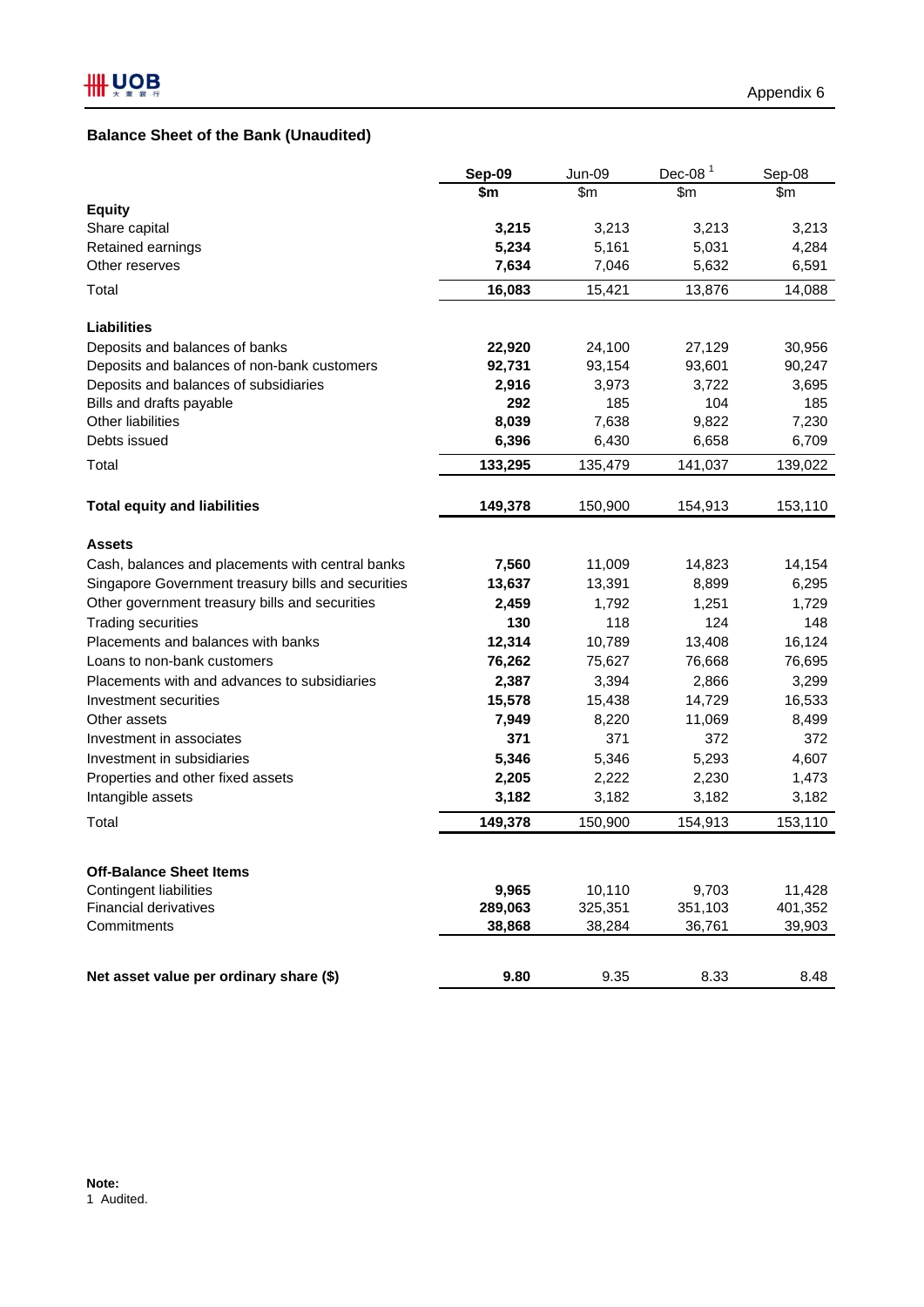## **Statement of Changes in Equity of the Bank (Unaudited)**

|                                                         | Share capital | <b>Retained earnings</b> | Other reserves | <b>Total equity</b> |
|---------------------------------------------------------|---------------|--------------------------|----------------|---------------------|
|                                                         | \$m           | \$m                      | \$m            | \$m                 |
| Balance at 1 January 2009                               | 3,213         | 5,031                    | 5,632          | 13,876              |
| Total comprehensive income<br>for the financial period  |               | 1,174                    | 1,990          | 3,164               |
| <b>Dividends</b>                                        |               | (970)                    |                | (970)               |
| Share-based compensation                                |               |                          | 11             | 11                  |
| Issue of shares under share<br>option scheme            | $\mathbf{2}$  |                          |                | $\mathbf{2}$        |
| Balance at 30 September 2009                            | 3,215         | 5,234                    | 7,634          | 16,083              |
| Balance at 1 January 2008                               | 2,014         | 3,893                    | 8,080          | 13,987              |
| Total comprehensive income<br>for the financial period  |               | 1,370                    | (1,500)        | (130)               |
| <b>Dividends</b>                                        |               | (979)                    |                | (979)               |
| Share buyback - held in treasury                        | (120)         |                          |                | (120)               |
| Share-based compensation                                |               |                          | 10             | 10                  |
| Issue of shares under share<br>option scheme            | 2             |                          |                | 2                   |
| Issue of Class E preference shares                      | 1,317         |                          |                | 1,317               |
| Balance at 30 September 2008                            | 3,213         | 4,284                    | 6,591          | 14,088              |
| Balance at 1 July 2009                                  | 3,213         | 5,161                    | 7,046          | 15,421              |
| Total comprehensive income                              |               |                          |                |                     |
| for the financial period                                |               | 408                      | 587            | 995                 |
| <b>Dividends</b>                                        |               | (335)                    |                | (335)               |
| Share-based compensation                                |               |                          | 0              | 0                   |
| Issue of shares under share<br>option scheme            | $\mathbf{2}$  |                          |                | $\mathbf{2}$        |
| Balance at 30 September 2009                            | 3,215         | 5,234                    | 7,634          | 16,083              |
| Balance at 1 July 2008                                  | 1,895         | 4,265                    | 7,543          | 13,703              |
| Total comprehensive income                              |               |                          |                |                     |
| for the financial period                                |               | 320                      | (956)          | (635)               |
| <b>Dividends</b>                                        |               | (301)                    |                | (301)               |
| Share-based compensation<br>Issue of shares under share |               |                          | 3              | 3                   |
| option scheme                                           | 0             |                          |                | 0                   |
| Issue of Class E preference shares                      | 1,317         |                          |                | 1,317               |
| Balance at 30 September 2008                            | 3,213         | 4,284                    | 6,591          | 14,088              |